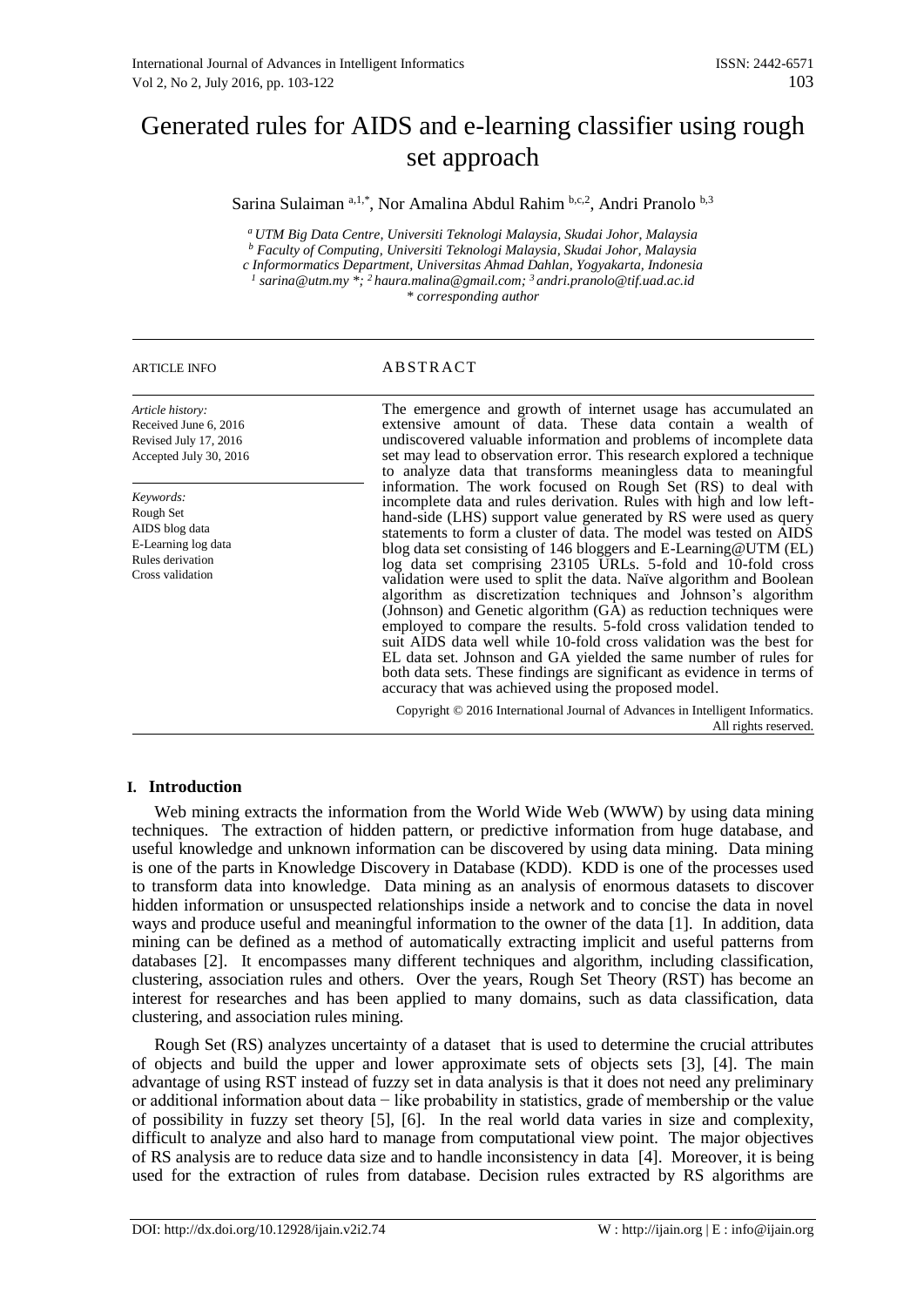valuable and concise, which can be beneficial by enlightening some hidden knowledge in the data [7]. Another research is

Came out with the question of problem regarding large log dataset on how to remove the messy data timely with low cost and find out useful information in huge dataset [8]. Therefore, to solve the problem of incomplete dataset, RST will be used since RS can deal with uncertainty data. RST is a new mathematical tool that can handle uncertainty and incomplete information. A principal goal of RST analysis is to synthesize or construct approximations (upper and lower) offsets concepts from the acquired data [9]. RS for rules generation and rules extraction for better classification in Web usage mining using the Web log dataset since RS can deal with uncertain data has applied by [10], [11], and [12]. The generated rules will be used as a guideline to query a large dataset and get the accurate relationship among the parameters from the database.

The rest of this paper is organized as follows. Section II reviews the related works; Section III presents the experimental design; Section IV provides the experimental results and analysis. Finally, the last section in this paper, Section V describes a conclusion as summary of the research.

#### **II. Related Works**

With the enormous growth of data especially large size data sets, mixed types of data, data change, incomplete and uncertain data, the information system may contain a number of redundancies that will not assist in any knowledge discovery and may in fact deceive the process. One of the methods which can be used to deal with these issues is the RST, proposed by [13], a mathematical tool used to deal with imperfect knowledge and discover pattern hidden in data. RST deals with uncertainty and vagueness, allowing generation of the sets of decision rules from data. Reduct set can be generated or the core of the contribute set can be constructed by eliminating the redundant attributes [14].

This simple idea leads to many competent applications of RS such as data mining, machine learning, and also in granular computing. RS have also been applied in many real life applications such as web transaction [15], [16], web search clustering [17], medical [7], [18], [19], [20], elearning [2], [3], and marketing [21]–[23]. In real world data varies in size and complexity, which is difficult to analyze and also hard to manage from computational view point. The major objectives of RS are to reduce data size and to handle inconsistency or redundancy in data [4]. Hidden patterns or hidden information or relationship can be identified from large data sets. Therefore, RS is used in this research to generate rules.

# *A. Reduct and Rules Generation*

Computation of reduct is conducted to determine minimal attributes that represent the patterns of knowledge in the data. Attributes that are irrelevant will be eliminated through reduction process and rules will be produced from the reduced number of attributes. Thus, unimportant and redundant knowledge need to be eliminated in order to generate an effective reduct set and a more reliable model. Johnson's algorithm (Johnson) and Genetic algorithm (GA) are two reduction methods that can be used to generate rules. These two reduction methods are provided in ROSETTA software.

ROSETTA is a toolkit designed to support the overall data mining and knowledge discovery process, and for analyzing tabular data within the framework of RST that could be applied in the original dataset to compute the reduced set without the loss of the knowledge of the original set [24]. The whole RS processes can be applied in ROSETTA; from the initial browsing and pre-processing of the data via computation of minimal attribute sets and generation of if-then rules or descriptive patterns, up to the validation and analysis of the induced rules or patterns [25].

Liu [26] stated that system performance is more effective if the rules are less. Performing reduction on a set of data is one mechanism to decrease the number of rules. Reduct provided by RS generates comprehensible rules compared to other methods [27]. Liang et.al. [27] used RS and Rough Set-based Inductive Learning to help instructors and students with WebCT learning. Rough Set-based Inductive Learning was used to obtain the decision rules to provide the reasons for the lack of success of students. As a result, the Web learning system improved and increased the effectiveness of WebCT.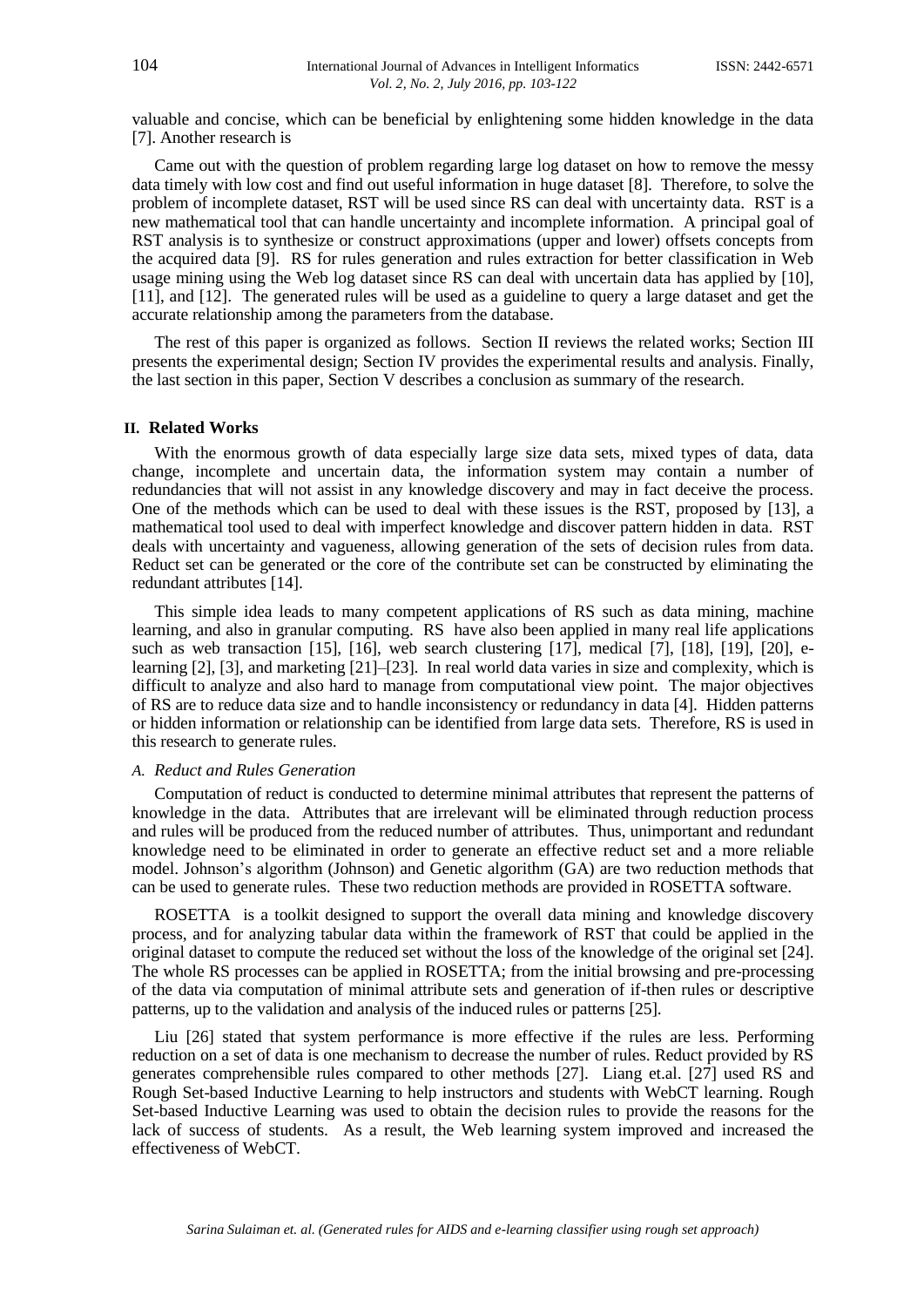Back in 2001, RST used for the analysis of diabetic databases [12]. They applied RS to Pima Indian Diabetic Database (PIDD) by using ROSETTA software. 392 complete cases in the PIDD was randomly divided into training set  $(n=300)$  and testing set  $(n=92)$ . The training set was then discretized. They used the Equal Frequency Binning (EFB) with k=5 bins. Then, they applied Johnson reducer algorithm to create the reduct. Next, classification method was applied to the testing set by using batch classifier with the standard/tuned voting method (RSES). The generated rules were applied to the testing set. The result showed that the prediction accuracy was increased. The workflow of the main steps in conducting rough set analysis has proposed by [28]. The workflow in Fig. 1 is the same as the process conducted by [12].



Fig. 1. Main steps of rough sets analysis by [28]

On the other hand, RST applied to feature granularity of Cardiac datasets with 70% training and 30% testing set [7]. Standard voting classifier (SVC) was used to implement classification. Fig. 2 shows the RS classification modeling as shown by [29]. EFB discretization technique with  $k=3$  was used to get the same number of data for each interval. New decision table was constructed based on core attributes and minimal cardinality in the generated reduct. Highest support values, less length and highest percentage of Rule Importance Measure (RIM) were the parameters used to analyze the generated rules.



Fig. 2. Rough Set classification modeling by [29]

In case of reduct, the experiment performed by [30] using k-fold method resulted with more rules produced by GA compared to Johnson which led to less accuracy. Their results also proved that  $k=10$  was convenient for model validation. Fig. 3 shows the general steps to develop performance prediction model proposed by [30].

In 2012, the concept of cross validation with  $k=10$  also applied [3]. The generated rules enhanced the prediction performance of Web pre-caching and the rules were then used to construct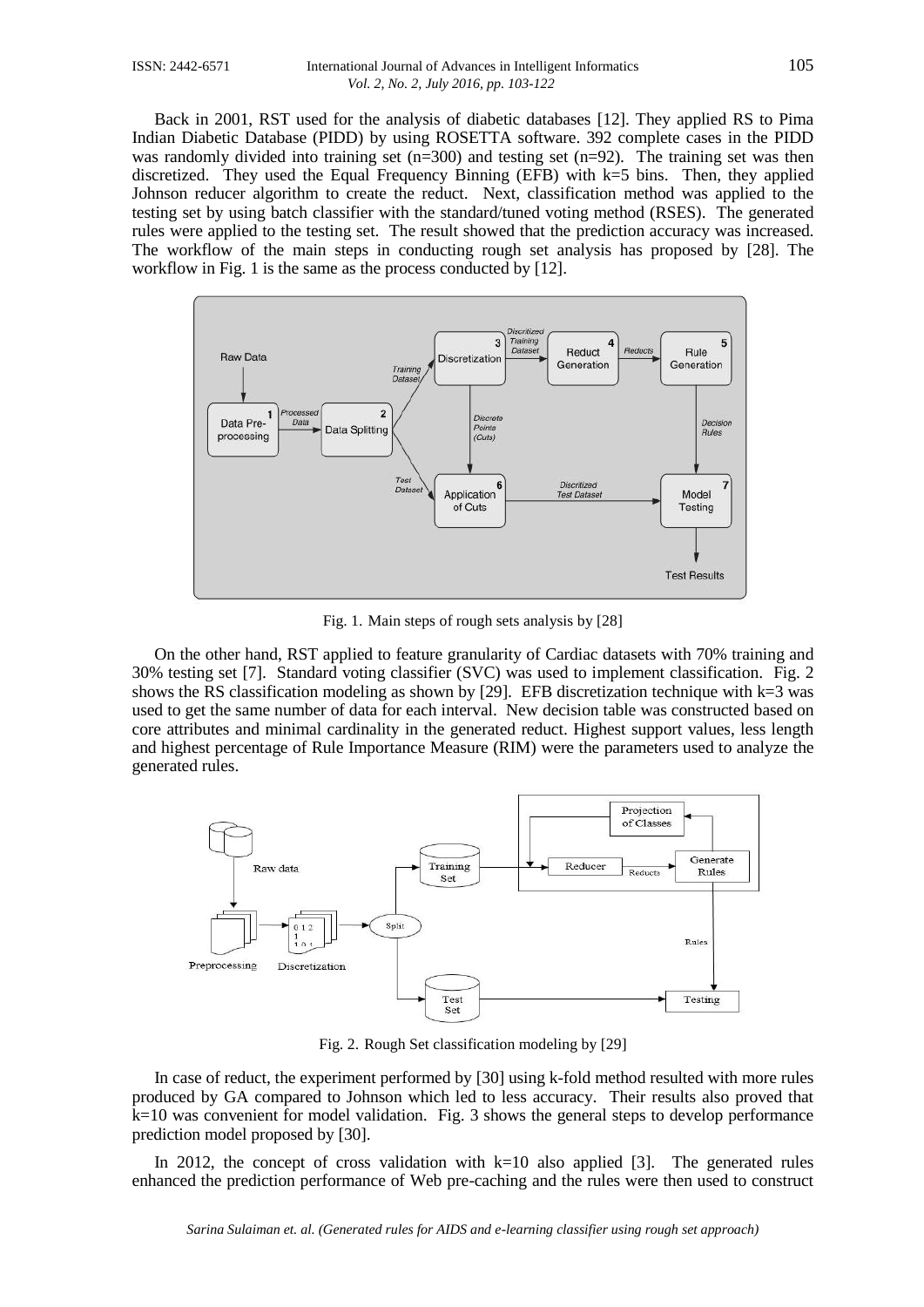queries for the datasets using Social Network Analysis (SNA). Fig. 4 shows the illustration of RS classification procedure by using ROSETTA System.



Fig. 3. General steps for development of prediction model [30]

In recent years, a new technique to solve the issue of unorganized large multimedia data proposed by [31]. They used RST and web services technology in the proposed model to classify and analyze data. The proposed technique that involved 50% of testing data and 50% training data proved the effectiveness of RST in classifying data into respective clusters. RST for customer classification also applied [23]. The generated rules presented the factors that influenced the client's purchase. They claimed that RST had no information loss, extendable and flexible compared to other data mining technologies. The generated rules helped to make their products better and organized the customer accurately. Both of these studies used ROSETTA software for validation and data processing. A year after, decision rules were used to classify real world Web services, done by [32] to improve the classification accuracy. Fig. 5 shows the RS steps they proposed.



Fig. 4. RS classification procedure [3]

A new approach of Karnaugh map for the reduction of attributes and RST to generate rules proposed by [14]. They claimed that the major objectives of RS analysis were to reduce data size and to handle inconsistency in data. They dealt with uncertainty and extracted useful information from the database. The proposed work used Flu Data Set where the data was discretized by using RST and K-map. The data about six patients was used as training data. Using k-map and RS approach, data was analyzed; redundant data was eliminated; attributes were reduced and set of rules were developed.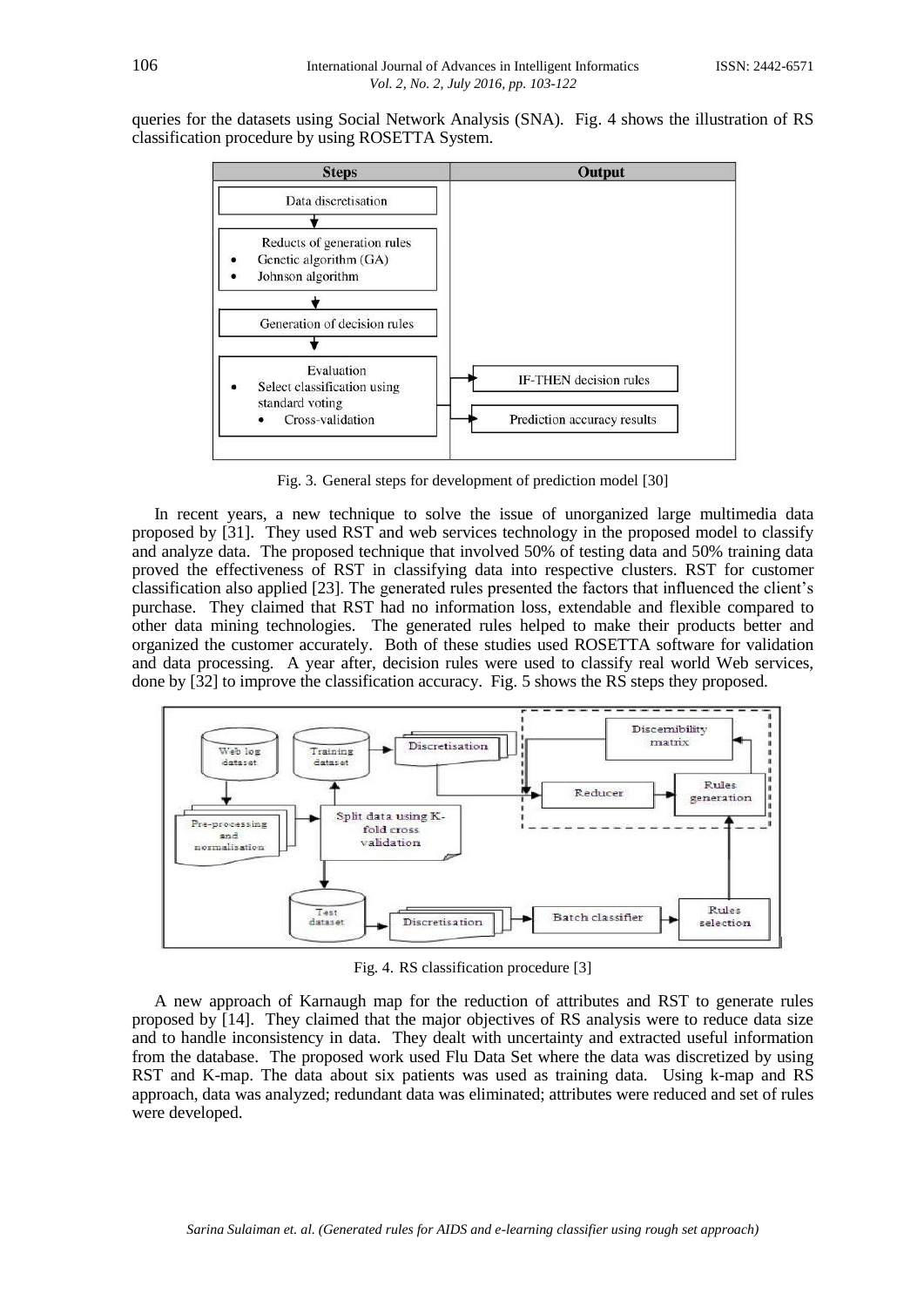

Fig. 5. Rough set-based Web services classification technique [32]

The cross validation technique is used to define a validation dataset to test the model after training phase. In k-fold cross validation, the dataset is divided into k subsets of equal size. For each k experiment, a single subset is used as the testing set, and the remaining k-1 subsets will be used as the training set, as shown in Fig. 6. The advantage of using k-fold cross validation is all the data are eventually used for both training and testing. This technique ensures that each data subset is tested once, and thus has the same proportion of data, reducing bias in the model evaluation. k-Fold technique allows the accuracy for each fold to be calculated. The fold with the highest prediction accuracy can be identified.

Based on previous studies such as by Omar *et al*. (2011), Sulaiman *et al*. (2012) and Phillips *et al*. (2015), 10-fold cross validation is convenient for model validation. However, according to Omar *et al.* (2011), it is possible to divide  $k = 5$  and  $k = 10$  depending on the data size. Moreover, as stated by [34], the value of k is often 5 or 10, but there is no specific requirement.

In ROSETTA, rules are constructed based on IF-THEN rules. Then terms used are LHS which stands for Left Hand Side that refers to the IF-part of the rule; and RHS which is Right Hand Side that refers to the THEN part of the rule. Rules are evaluated according to how general they are such as for coverage, the fraction of objects from the decision class in the THEN-part matches the IF-part; and how specific they are such as for accuracy, the fraction of objects matches the IF-part that are from the decision class of the THEN-part [35]. Rosetta lists the rules and provides some statistics for the rules which are support, accuracy, coverage, stability and length. Below is the definition of the rule statistics: "i) the rule of LHS support is defined as the number of records in the training data that matches the IF condition, ii) the rule of RHS support is defined as the number of records in the training data that matches the THEN condition, iii) the rule of RHS accuracy is defined as the number of RHS support divided by the number of LHS support, iv) the rule of LHS coverage is the fraction of the records that satisfies the IF conditions of the rule. It is obtained by dividing the support of the rule by the total number of records in the training sample, v) The rule of RHS coverage is the fraction of the training records that satisfies the THEN conditions. It is obtained by dividing the support of the rule by the number of records in the training that satisfies the THEN condition, vi) The rule of LHS length is defined as the number of conditional elements in the IF part, vii) The rule of RHS length is defined as the number of conditional elements in the THEN part" [7], [35].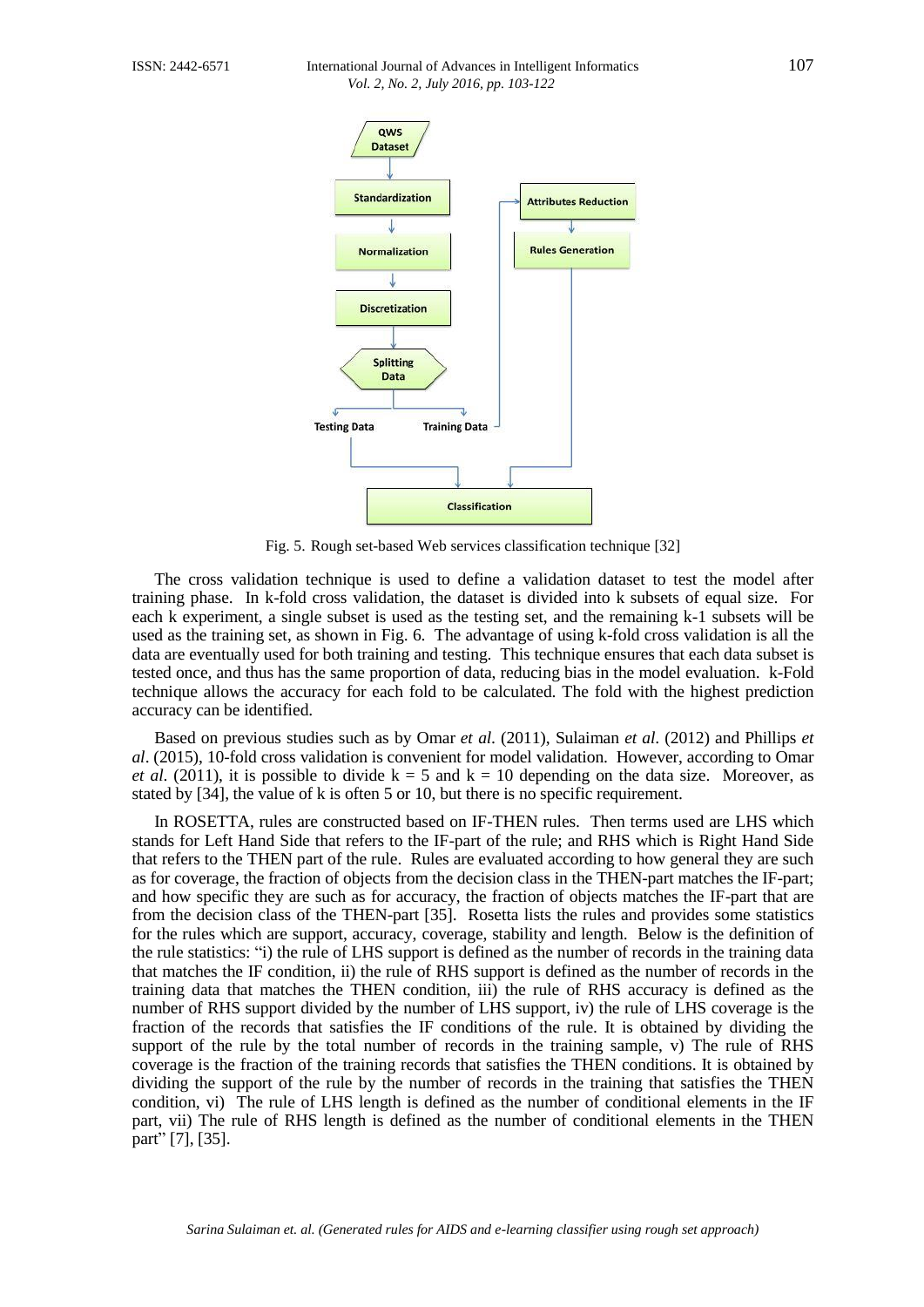

Fig. 6. Example of 10-fold cross validation

Most of these previous researchers used ROSETTA for the entire RS processes starting from data pre-processing until data classification stage. Some of the studies used the traditional technique to split data into training and testing set, and some used the k-fold cross validation technique. Discretization is applied to training and testing set. Discretization technique is one of the preprocessing techniques. The use of continuous attributes involves huge storage, misinterpretation and long rules. Hence, discretization is needed to change from continuous attributes to discrete attribute in order to increase the accuracy in prediction [36]. Then, reduction is performed by using GA or Johnson to generate rules. Johnson used by [12] while [3] applied GA, and [30] applied these two reduction methods to make comparison. The generated rules were then used to classify the testing set. Hence, the classification accuracy was obtained.

Therefore, in this research, Rough Set is so far considered as popular approaches to generate rules. The generated rules will then be selected based on LHS support in order to query the dataset in Social Network Analysis part. The reason of using LHS support to select the significant rules is discussed in the next section.

# *B. Significant Rules*

Reduct is possible to generate large number of rules that can be important or unimportant. Therefore, many analysis have been using approaches to identify the significant rules. Reference [37] suggested sorting the rules based on the support value in order to find the most important rules for each set. Value of length is not much different between each rules, thus support is used as the criteria to rank the rules. Furthermore, reference [7] claimed that rules with less length were not effective to measure the significance of rules.

On the other hand, the rules that had the highest support of objects in LHS support was the most significant rules mentioned by [30]. Previously, reference [38] proposed a new measure called Rule Importance Measure (RIM) to evaluate association rules based on rough sets theory. It is possible for rules from different reduct sets to contain dissimilar representative information. Thus, important information might be excluded if only one set of reduct is examined for rules generation. Multiple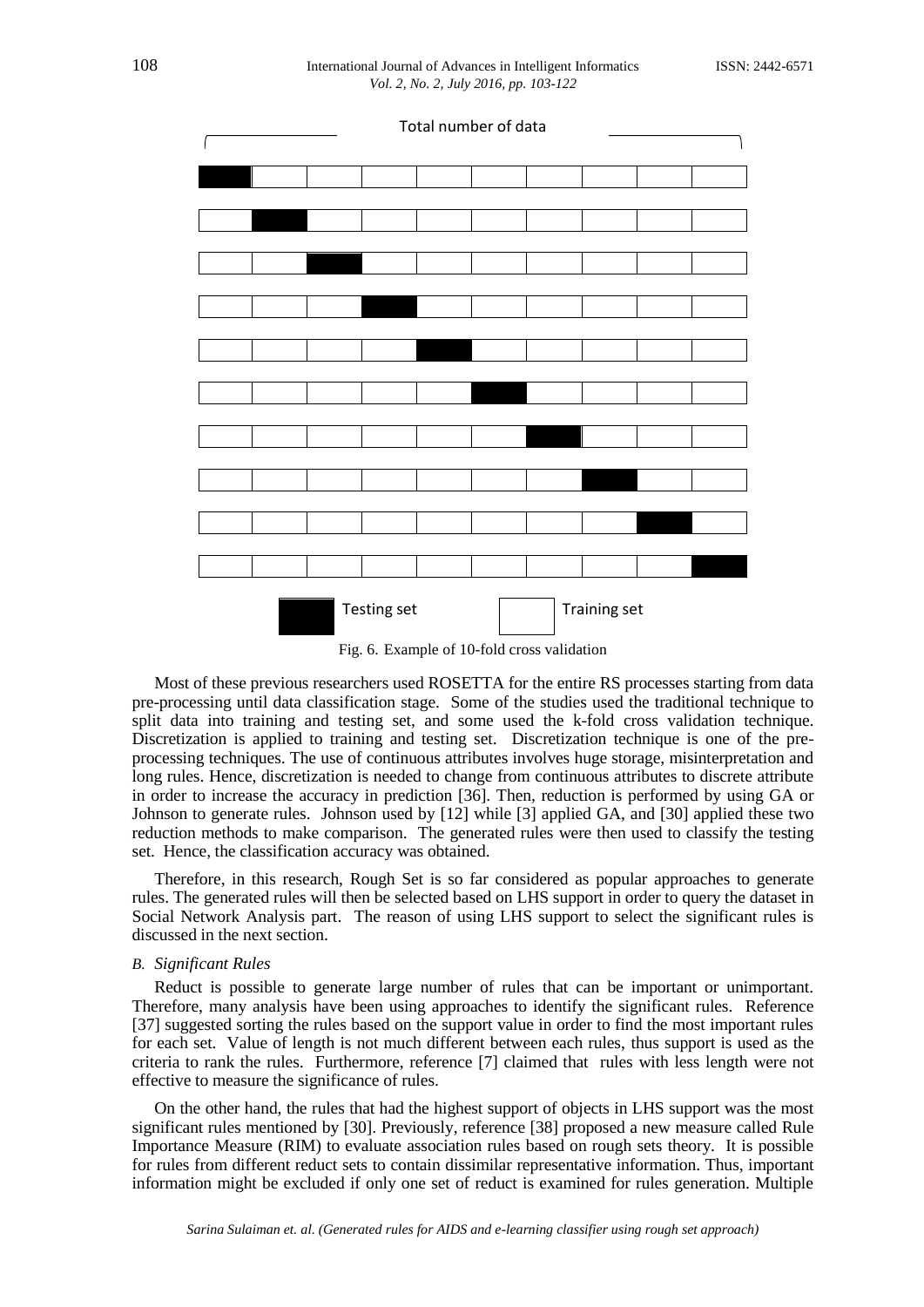reducts will generate the rules many times. Rules that occur more frequently are considered to be more important. If a rule is generated more frequently across different rule sets, we say that this rule is more important than other rules [32].

# **III. Experimental Design**

The proposed model of Rough Set Rules Generation (RSRG) by generating RS and set of rules is illustrated in Fig. 7. There are two components involved in the model. The two components are data pre-processing in which data was converted into a format that is acquainted for experiment; and rough set rules generation to generate rules and select rules based on high and low LHS support.

# *A. Data Pre-processing*

This phase is the corresponding activity of component one as depicted in Fig. 7. This step includes two subsections, data cleaning and data transformation. Data collection and data analysis were involved at the beginning of this phase. In this research, two different datasets, including AIDS and EL log datasets were used as the datasets. The raw dataset would undergo the preprocessing process. Data pre-processing involved manipulating input data into a suitable form.



Fig. 7. The proposed model of RSRG

The data pre-processing involved the following two steps:

- Filtering the data to remove unnecessary fields.
- Finalizing the data into a format that is acquainted for experiment.

The first step in pre-processing involved the process of identifying incorrect and unused records, and removing unnecessary attributes. Second step involved the formatting of data to be acquainted and amenable for experiment. The pre-processing output were then passed and processed as inputs for the next process.

### *B. Rough Set Rules Generation*

Next, the filtered data would undergo the process in second component as illustrated in Fig. 7. The generated rules would be selected based on highest and lowest support value that would be used as the queries to cluster the data. Fig. 8 illustrates the procedure of RS using ROSETTA system. The procedure involved data splitting, data discretization, data reduction, classification and selection of significant rules based on LHS support.

### *1) Data Splitting*

In this research, k-fold cross validation was used to split the data into testing and training set. The aim of using this technique was to validate the dataset and to ensure the consistency of results.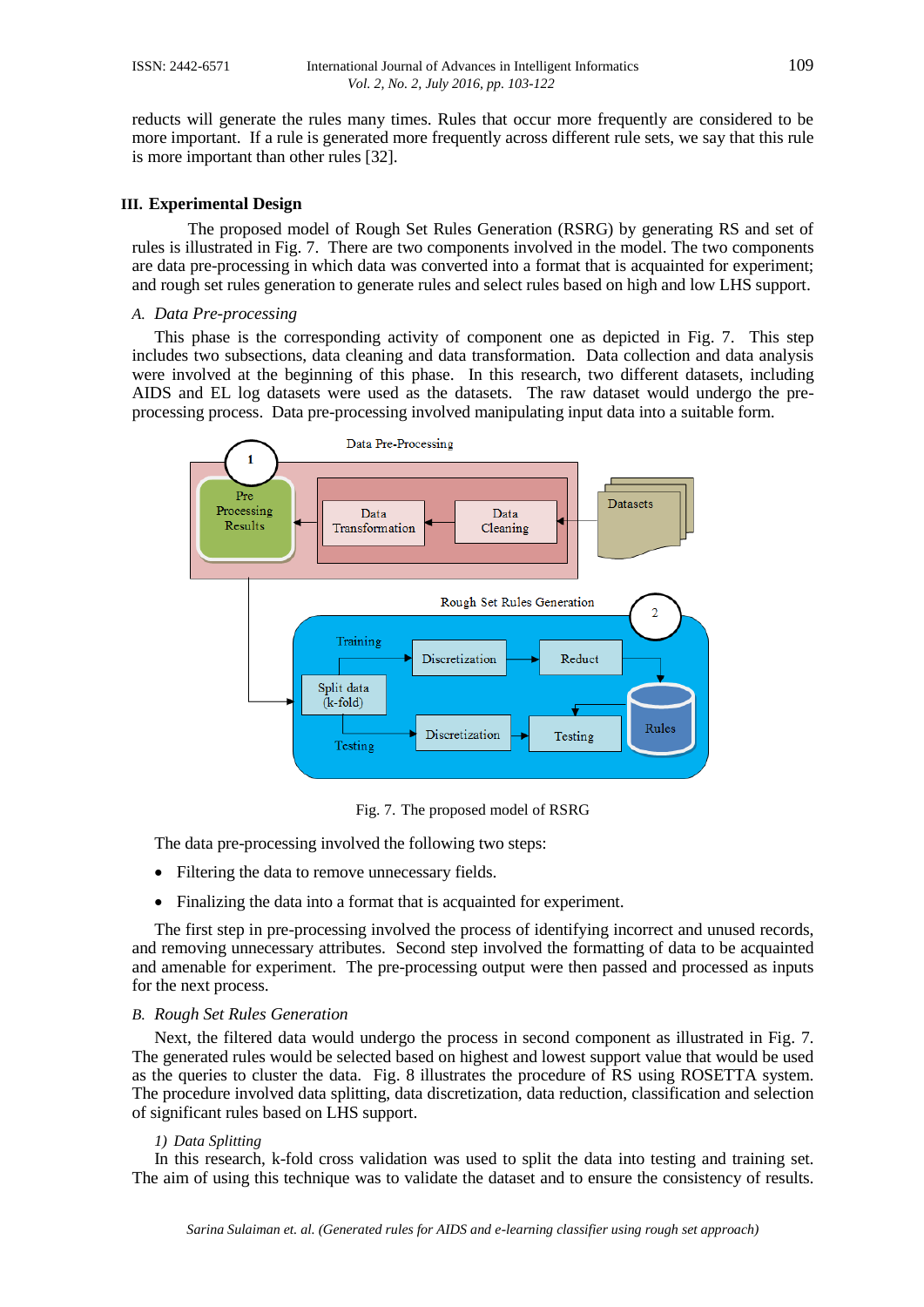In fact, according to [28], the main advantage of k-fold cross validation is to reduce the bias by repeating the experiment ten times. Even though this methodology is rather time consuming, it is a viable option for small datasets. This research clearly expressed that 10-fold cross validation does not require more data compared to the conventional single split. Furthermore, 10-fold cross validation is the best and has been the common practice. In fact, in data mining community, for methods-comparison studies with relatively smaller datasets, k-fold cross validation is recommended [39].



Fig. 8. Procedures of RS

Nevertheless, as discussed in Section *II.A*, it is possible to divide k=5 and k=10 depending on the size of data. Hence, in this research, 5-fold and 10-fold cross validations were applied on both datasets to test different types of k-fold on different sizes of datasets. Data was divided into 5-fold (80% training, 20% testing) and 10-fold (90% training, 10% testing) as shown in Tables 1 and 2, respectively.

Table 1. 5-fold cross validation of AIDS and EL datasets

| Fold | <b>AIDS</b> | EI.             |
|------|-------------|-----------------|
|      | $1 - 38$    | $1 - 4621$      |
|      | $39 - 75$   | $4622 - 9242$   |
|      | $76 - 112$  | $9243 - 13863$  |
|      | $113 - 149$ | $13864 - 18484$ |
|      | $150 - 187$ | $18485 - 23105$ |

Table 2. 10-fold cross validation of AIDS and EL datasets

| Fold | <b>AIDS</b> | EL                |
|------|-------------|-------------------|
|      | $1 - 19$    | $1 - 2,311$       |
| 2    | $20 - 38$   | $2,312 - 4,622$   |
| 3    | $39 - 57$   | $4,623 - 6,933$   |
|      | $58 - 76$   | $6.934 - 9.244$   |
|      | $77 - 95$   | $9,245 - 11,555$  |
| 6    | $96 - 114$  | $11,556 - 13,865$ |
|      | $115 - 133$ | $13,866 - 16,175$ |
| 8    | $134 - 151$ | $16,176 - 18,485$ |
| 9    | $152 - 169$ | $18,486 - 20,795$ |
| 10   | $170 - 187$ | $20.796 - 23.105$ |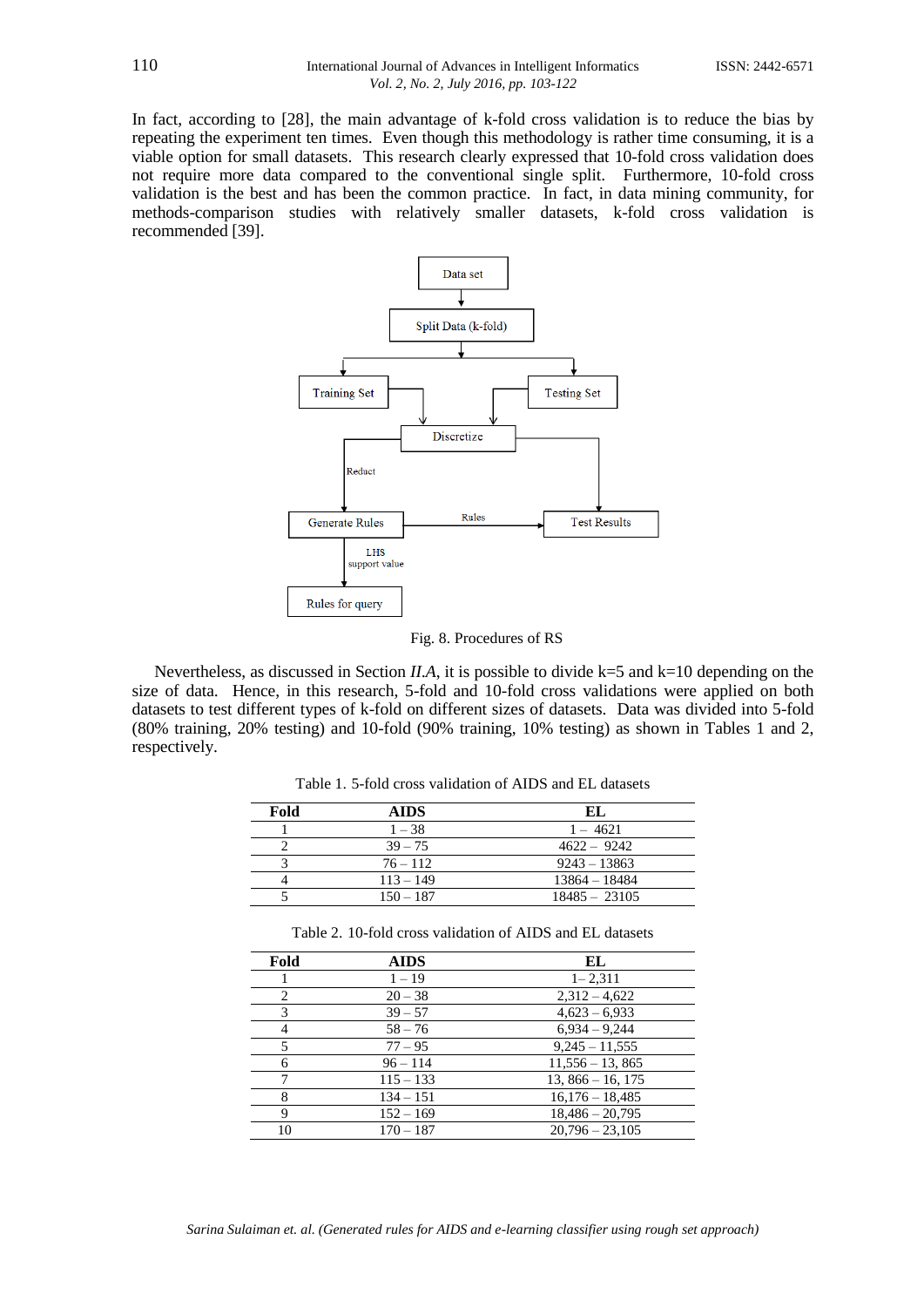#### *2) Discretization*

Next, each training and testing set executed the discretization process. Discretization process involves converting continuous values into categories or classes. Reference [40] claimed that Naïve and Boolean Reasoning were ranked first as these two algorithms were the most suitable discretization methods in medical area that provided better accuracy. Similarly for engineering data with a specific class distribution, Naïve, semi-naïve and entropy gave better results compared to other methods.

Therefore, in this research, two techniques of discretization provided by ROSETTA Toolkit which is Naïve Algorithm [10], [38], [41] and Boolean Reasoning Algorithm [42]–[44] were tested to establish a technique that present high accuracy in classification. This research also compared the accuracy of non-discretization technique with discretization technique. The end result of this process is data was transformed into several categories.

#### *3) Reduct*

Subsequently, the training sets went through the reduction process and rules were generated from this data. Different reduct techniques were compared between Genetic algorithm (GA) and Johnson's algorithm (Johnson). Reduct generation had two options; full object reduction and object related reduction. Full object reduction produced a set of minimal attributes subset that defines functional dependencies, while reduct with object related produced a set of decision rules or general pattern through minimal attributes subset that discern on a per object basis. The classification accuracy for reduct with object related is higher than using full reduct [45]. Hence, reduct with object related was preferred in this research due to its ability in generating reduct based on discernibility function of each object.

#### *4) Classification*

Lastly, the testing sets were used to verify the rules generated from training sets. The classification was implemented using Standard Voting Classifier (SVC). The performance of SVC was more optimal and more accurate compared to Batch classifier performance [46]. They concluded that, SVC was a better classifier in ROSETTA. Reference [47] claimed that SVC was an efficient algorithm under RS. Therefore, in this research, SVC was used to enhance accuracy of classification. The rules generated were used to classify the testing dataset.

#### **IV. Experimental Results and Analysis**

In this research, the classification accuracy of non-discretized datasets were compared with discretized datasets. The following section will discuss the results of non-discretized technique, followed by results of discretization technique, and results of reduct and rules generation which presents the number of reduct and rules.

#### *A. Non-Discretization*

The aim of this process is to compare the accuracy of non-discretize and discretize datasets with different reduct methods. The two reduct methods are Johnson's algorithm (Johnson) and Genetic algorithm (GA). 10-fold and 5-fold cross validations were used in this research since according to Omar *et al.*, (2011), depending on the data size, it is possible to divide  $k = 5$  and  $k = 10$ . K-folds are labeled as 1, 2, 3,.. to 10.

Table 3 shows prediction accuracy of each fold using k=10 for AIDS dataset. Both reduct methods obtained the same accuracy. The highest prediction accuracy was 84.21% and the lowest was 66.67%. The average accuracy for 10-fold cross validation was 75.32%.

| <b>Reduct Technique</b> | <b>Johnson</b>                        |                 |                   | GA                      |
|-------------------------|---------------------------------------|-----------------|-------------------|-------------------------|
| K-Fold                  | <b>Prediction</b><br>Average Accuracy |                 | <b>Prediction</b> | <b>Average Accuracy</b> |
|                         | Accuracy (%)                          | $\mathscr{C}_0$ | Accuracy (%)      | $\frac{1}{2}$           |
|                         | 78.95                                 |                 | 78.95             |                         |
|                         | 78.95                                 |                 | 78.95             |                         |
|                         | 73.68                                 | 75.32           | 73.68             | 75.32                   |
|                         | 78.95                                 |                 | 78.95             |                         |

Table 3. Classification accuracy for non-discretization technique for AIDS dataset 10-fold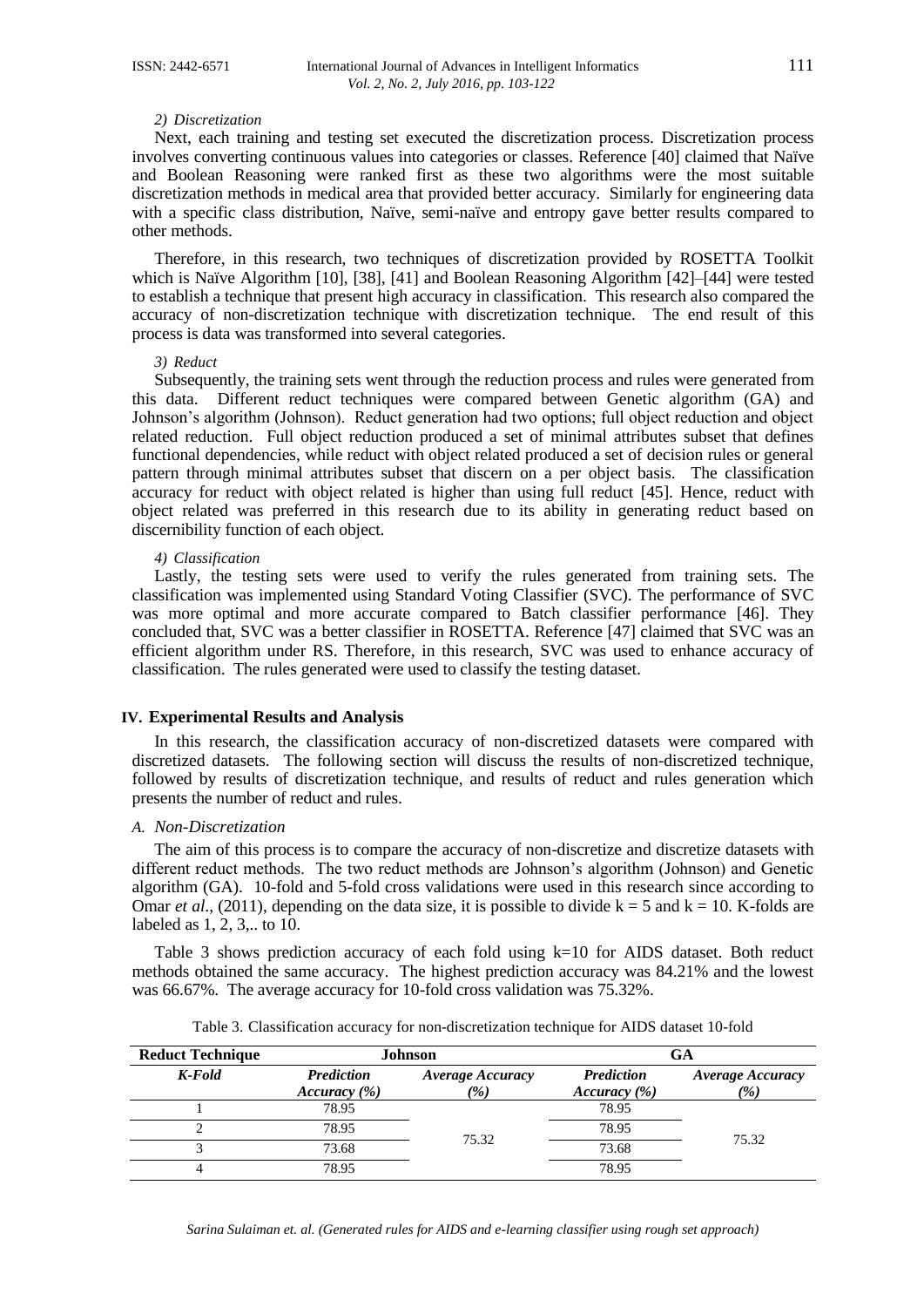| <b>Reduct Technique</b> | <b>Johnson</b>    |                  | GA                |                  |
|-------------------------|-------------------|------------------|-------------------|------------------|
| K-Fold                  | <b>Prediction</b> | Average Accuracy | <b>Prediction</b> | Average Accuracy |
|                         | Accuracy (%)      | $\frac{9}{6}$    | Accuracy (%)      | $\frac{1}{2}$    |
|                         | 84.21             |                  | 84.21             |                  |
| 6                       | 78.95             |                  | 78.95             |                  |
|                         | 68.42             |                  | 68.42             |                  |
| 8                       | 66.67             |                  | 66.67             |                  |
| Q                       | 66.67             |                  | 66.67             |                  |
| 10                      | 77.78             |                  | 77.78             |                  |

GA and Johnson obtained the same accuracy as 5-fold cross validation as depicted in Table 4. The highest prediction accuracy was 81.08%, the lowest was 65.79% and the average was 72.75%. This indicates that cross validation  $k=10$  produced higher accuracy than  $k=5$  for non-discretize AIDS data.

Table 4. Classification accuracy for non-discretization technique for AIDS dataset 5-fold

| <b>Reduct Technique</b> | <b>Johnson</b>                                                                   |       |                                   | GA                                       |
|-------------------------|----------------------------------------------------------------------------------|-------|-----------------------------------|------------------------------------------|
| K-Fold                  | <b>Prediction</b><br>Average Accuracy<br>$\frac{\gamma}{\gamma}$<br>Accuracy (%) |       | <b>Prediction</b><br>Accuracy (%) | <b>Average Accuracy</b><br>$\frac{9}{6}$ |
|                         |                                                                                  |       |                                   |                                          |
|                         | 65.79                                                                            |       | 65.79                             |                                          |
|                         | 76.32                                                                            |       | 76.32                             |                                          |
|                         | 81.08                                                                            | 72.75 | 81.08                             | 72.75                                    |
| 4                       | 70.27                                                                            |       | 70.27                             |                                          |
|                         | 70.27                                                                            |       | 70.27                             |                                          |

However, for EL dataset, GA outperformed Johnson with average accuracy of 97.86%, while Johnson yielded 97.74% when using 10-fold cross validation as shown in Table 5. The highest prediction accuracy was 99.31% (fold 6) obtained by both reduct techniques and the lowest was 95.80% (fold 1) obtained by Johnson.

| <b>Reduct Technique</b> | <b>Johnson</b>                    |                                |                                   | <b>GA</b>                      |
|-------------------------|-----------------------------------|--------------------------------|-----------------------------------|--------------------------------|
| K-Fold                  | <b>Prediction</b><br>Accuracy (%) | <b>Average Accuracy</b><br>(%) | <b>Prediction</b><br>Accuracy (%) | <b>Average Accuracy</b><br>(%) |
|                         | 95.80                             |                                | 95.89                             |                                |
| $\overline{c}$          | 99.00                             |                                | 99.00                             |                                |
| 3                       | 98.78                             | 97.74                          | 98.83                             | 97.86                          |
| 4                       | 97.71                             |                                | 97.75                             |                                |
| $\overline{5}$          | 97.53                             |                                | 97.53                             |                                |
| 6                       | 99.31                             |                                | 99.31                             |                                |
| 7                       | 95.93                             |                                | 95.93                             |                                |
| 8                       | 98.05                             |                                | 98.05                             |                                |
| 9                       | 98.40                             |                                | 98.48                             |                                |
| 10                      | 96.84                             |                                | 96.84                             |                                |

Table 5. Classification accuracy for non-discretization technique for EL dataset - 10- fold

Table 6 shows 5-fold cross validation where the average accuracy of GA was 0.02% over Johnson. The highest prediction accuracy was 98.25% (fold 2) obtained by GA and the lowest was 96.88% (fold 4) obtained by both reduct techniques.

Table 6. Classification accuracy of non-discretization technique for EL dataset - 5-fold

| <b>Reduct Technique</b> | <b>Johnson</b>    |                         | GA                |                         |
|-------------------------|-------------------|-------------------------|-------------------|-------------------------|
| K-Fold                  | <b>Prediction</b> | <b>Average Accuracy</b> | <b>Prediction</b> | <b>Average Accuracy</b> |
|                         | Accuracy (%)      | $\frac{1}{2}$           | Accuracy (%)      | $\frac{1}{2}$           |
|                         | 97.36             |                         | 97.36             |                         |
|                         | 98.20             |                         | 98.25             |                         |
|                         | 98.07             | 97.60                   | 98.07             | 97.62                   |
|                         | 96.88             |                         | 96.88             |                         |
|                         | 97.49             |                         | 97.53             |                         |

*Sarina Sulaiman et. al. (Generated rules for AIDS and e-learning classifier using rough set approach)*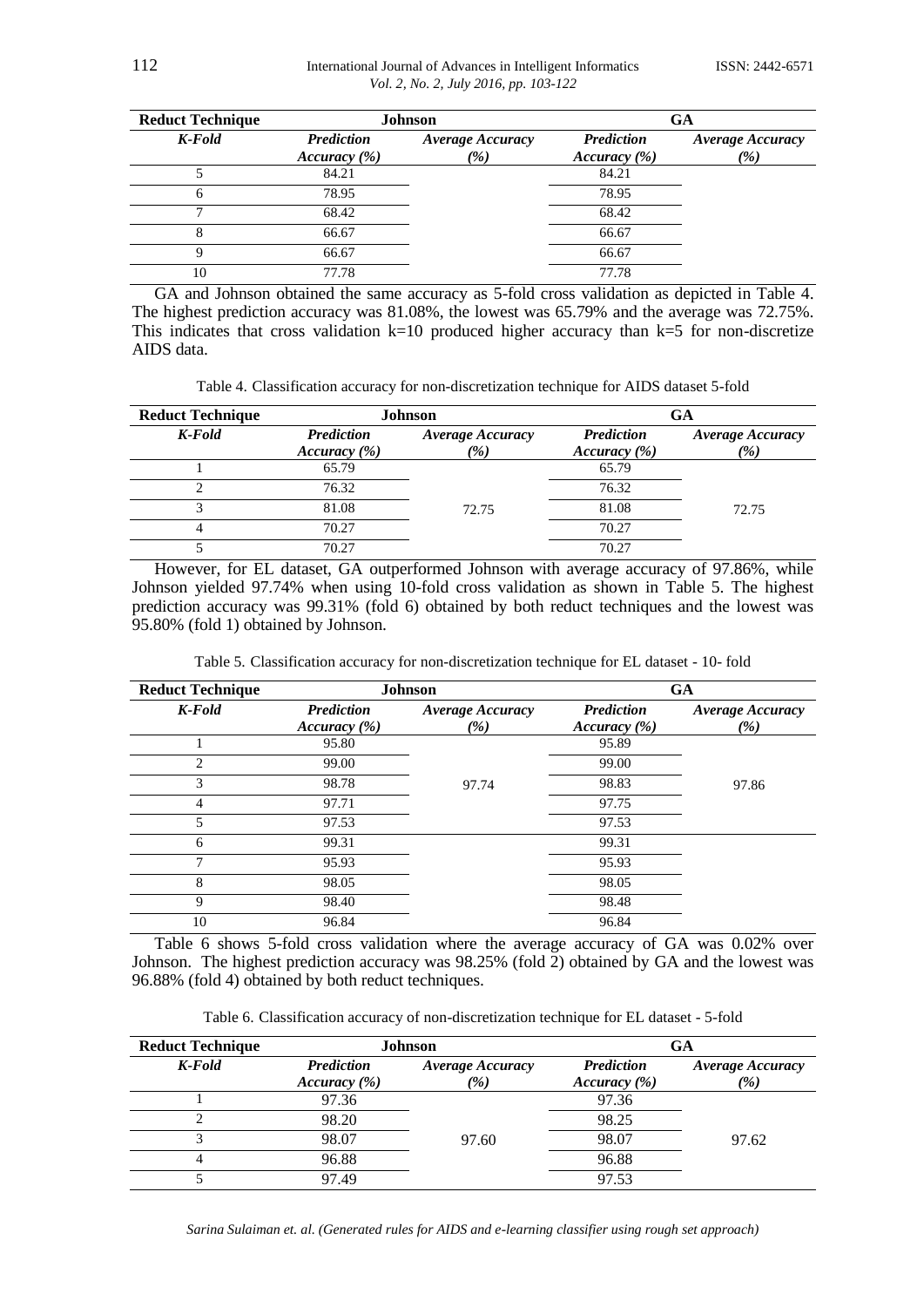#### *B. Discretization*

Both datasets were then discretized using two discretization techniques provided by ROSETTA; Naïve algorithm and Boolean reasoning (BR) algorithm. Both algorithms were compared to determine the highest accuracy. Tables 7, 8, 9 and 10 show the results of discretization technique for AIDS and EL datasets, respectively.

Table 7 illustrates the prediction accuracy for each fold when using cross validation  $k=10$  for AIDS dataset. The highest prediction accuracy for Naïve algorithm was 68.42% and the lowest was 61.11%. The highest prediction accuracy obtained by BR was 84.21% and the lowest was 52.63%. It was discovered that Boolean yielded higher average accuracy than Naïve with difference of 8.98%

| <b>Discretization</b>       | Naive algorithm                   |                                |                                   | Boolean algorithm              |
|-----------------------------|-----------------------------------|--------------------------------|-----------------------------------|--------------------------------|
| K-Fold                      | <b>Prediction</b><br>Accuracy (%) | <b>Average Accuracy</b><br>(%) | <b>Prediction</b><br>Accuracy (%) | <b>Average Accuracy</b><br>(%) |
|                             | 63.16                             |                                | 78.95                             |                                |
| $\mathcal{D}_{\mathcal{L}}$ | 63.16                             |                                | 78.95                             |                                |
| 3                           | 63.16                             |                                | 52.63                             |                                |
| 4                           | 63.16                             |                                | 78.95                             |                                |
| 5                           | 63.16                             |                                | 84.21                             |                                |
| 6                           | 52.63                             | 63.13                          | 78.95                             | 72.11                          |
|                             | 68.42                             |                                | 68.42                             |                                |
| 8                           | 66.67                             |                                | 66.67                             |                                |
| 9                           | 61.11                             |                                | 55.56                             |                                |
| 10                          | 66.67                             |                                | 77.78                             |                                |

Table 7. Classification accuracy for discretization technique for AIDS dataset - 10-fold

Table 8 depicts the prediction accuracy for each fold when using cross validation k=5 for AIDS dataset. The highest accuracy of 81.08% was obtained by Boolean reasoning algorithm and the lowest, 54.05% was obtained by Naïve algorithm. It was discovered that Boolean yielded higher average accuracy than Naïve with difference of 11.18%. Nevertheless, the comparison between the average accuracy of k=5 and k=10 shows that average accuracy of Naïve and BR when k=5 was higher than  $k=10$ .

Table 8. Classification accuracy of discretization technique for AIDS dataset - 5-fold

| <b>Discretization</b> | Naive algorithm                                                          |       |                                   | Boolean algorithm                        |
|-----------------------|--------------------------------------------------------------------------|-------|-----------------------------------|------------------------------------------|
| K-Fold                | <b>Prediction</b><br>Average Accuracy<br>$\frac{\%}{\%}$<br>Accuracy (%) |       | <b>Prediction</b><br>Accuracy (%) | <b>Average Accuracy</b><br>$\frac{1}{2}$ |
|                       | 73.68                                                                    |       | 76.31                             |                                          |
|                       | 63.16                                                                    |       | 76.31                             |                                          |
|                       | 54.05                                                                    | 64.12 | 81.08                             | 75.93                                    |
|                       | 70.27                                                                    |       | 72.97                             |                                          |
|                       | 59.46                                                                    |       | 72.97                             |                                          |

Meanwhile, surprisingly for 10-fold cross validation of EL dataset, Boolean yielded lower average of accuracy than Naïve algorithm as shown in Table 9. The higher accuracy was 100% obtained by Naïve algorithm and the lowest was 51.17% obtained by BR algorithm. There was a clear difference between average accuracy of Naïve and Boolean as much as 23.56%.

While as depicted in Table 10, the highest accuracy for 5-fold cross validation was also 100% obtained by Naïve algorithm and the lowest was 59.08 obtained by BR algorithm. Thus, this indicates that Naïve outperformed BR when cross validation  $k=5$  and  $k=10$ . However, the difference of average accuracy between these two discretization techniques when k=5 was only 8.19%.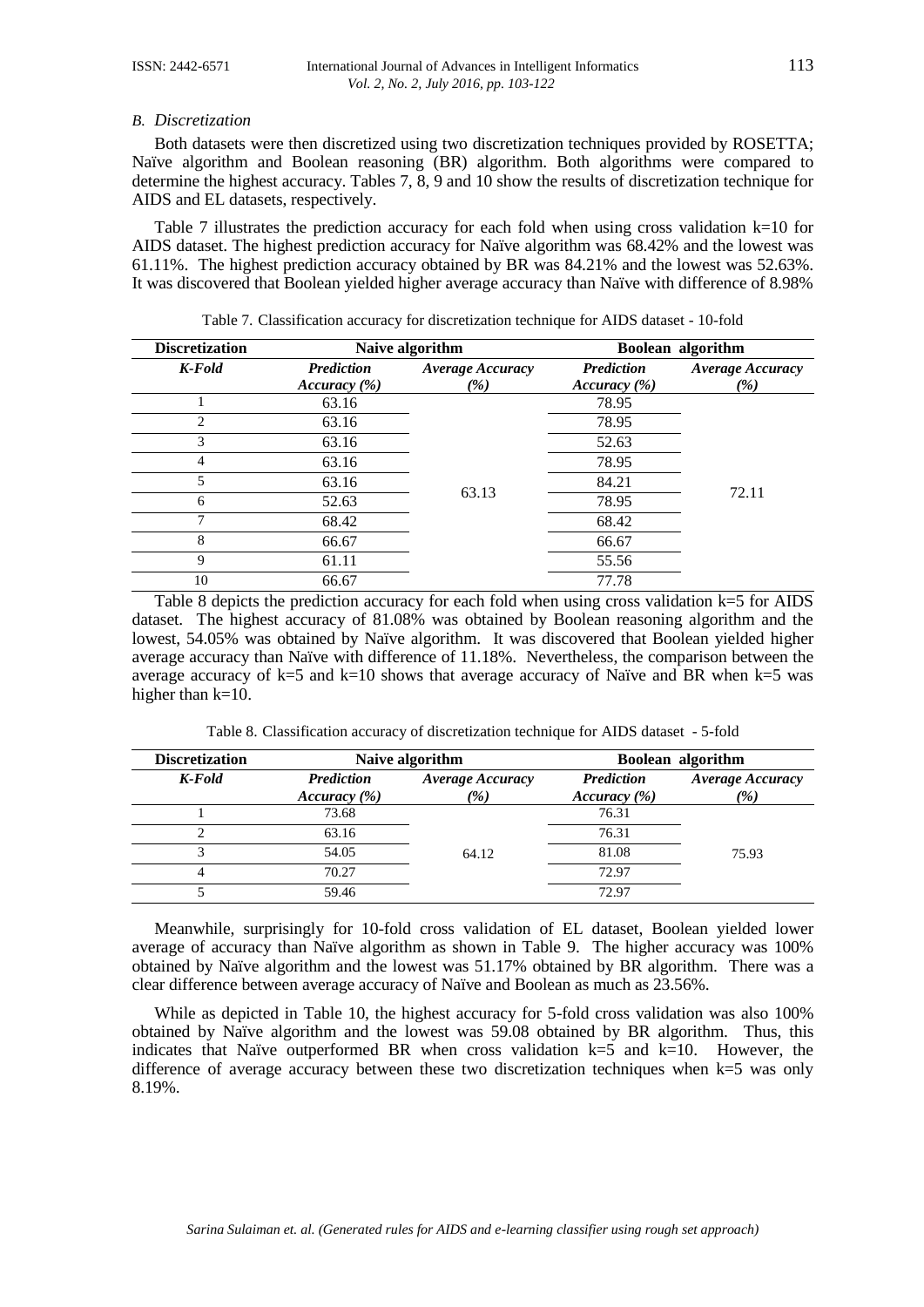| <b>Discretization</b> | Naive algorithm                   |                                            |                                   | Boolean algorithm              |
|-----------------------|-----------------------------------|--------------------------------------------|-----------------------------------|--------------------------------|
| K-Fold                | <b>Prediction</b><br>Accuracy (%) | <b>Average Accuracy</b><br>$\frac{\%}{\%}$ | <b>Prediction</b><br>Accuracy (%) | <b>Average Accuracy</b><br>(%) |
|                       | 100.00                            |                                            | 70.40                             |                                |
| 2                     | 99.96                             | 99.98                                      | 99.96                             |                                |
| 3                     | 100.00                            |                                            | 64.26                             |                                |
| 4                     | 99.96                             |                                            | 99.96                             |                                |
| 5                     | 99.91                             |                                            | 99.91                             |                                |
| 6                     | 100.00                            |                                            | 60.39                             | 76.42                          |
| ⇁                     | 99.96                             |                                            | 51.17                             |                                |
| 8                     | 99.96                             |                                            | 99.96                             |                                |
| 9                     | 100.00                            |                                            | 63.12                             |                                |
| 10                    | 100.00                            |                                            | 55.02                             |                                |

Table 9. Classification accuracy for discretization technique for EL dataset - 10-fold

Table 10. Classification accuracy for discretization technique for EL dataset - 5-fold

| <b>Discretization</b> | Naive algorithm                   |                                                    | Boolean algorithm |                                          |
|-----------------------|-----------------------------------|----------------------------------------------------|-------------------|------------------------------------------|
| K-Fold                | <b>Prediction</b><br>Accuracy (%) | <b>Average Accuracy</b><br>$\frac{\gamma}{\gamma}$ |                   | <b>Average Accuracy</b><br>$\frac{1}{2}$ |
|                       | 99.98                             |                                                    | 99.98             |                                          |
|                       | 99.98                             |                                                    | 99.98             |                                          |
|                       | 99.96                             | 99.98                                              | 99.96             | 91.79                                    |
|                       | 99.96                             |                                                    | 99.96             |                                          |
|                       | 100.00                            |                                                    | 59.08             |                                          |

Table 11 summarizes the results for non-discretize and discretize datasets. Based on the results for AIDS dataset, it was discovered that BR outperformed Naïve and non-discretized AIDS data when using k=5, while k-10 non-discretize outperformed Naïve and BR. As for k-fold of discretize data, the average accuracy of Naïve and BR increased when using  $k=5$  compared to  $k=10$ . Thus, k=5 was well suited for discretize AIDS data. While for EL dataset, Naïve algorithm obtained the same average accuracy for  $k=10$  and  $k=5$  and outperformed BR by 99.98%. Moreover, discretize EL data by Naïve algorithm also yielded higher accuracy than non-discretize EL data. Thus, it was revealed that the best classification accuracy for EL dataset was generated by Naïve algorithm, and k=10 was well suited for cross validation of EL dataset since the highest prediction accuracy when  $k=10$  was 100%.

| <b>Discretization</b>      | <b>AIDS</b> |        | EL      |        |
|----------------------------|-------------|--------|---------|--------|
| <b>Technique</b>           | $K=5$       | $K=10$ | $K = 5$ | $K=10$ |
| Naive algorithm            | 64.12       | 63.13  | 99.98   | 99.98  |
| Boolean algorithm          | 75.93       | 72.11  | 91.79   | 76.42  |
| $Non-Discretize (Johnson)$ | 72.75       | 75.32  | 97.60   | 97.74  |
| Non - Discretize (GA)      | 72.75       | 75.32  | 97.62   | 97.86  |

Table 11. Summarize results of non-discretization and discretization

# *C. Reduct and Rules Generation*

The purpose of this process is to generate reduct and rules from each training set. Reduct was generated from discretized data using  $k=5$  for AIDS dataset, since in previous process the average accuracy when  $k=5$  is increased compared to  $k=10$  for discretize AIDS data. Two reduct algorithms for rough set rules generation were used, Johnson and GA to compare the prediction accuracy for each fold.

The results of reduct for discretize AIDS data are shown in Table 12. Johnson and GA yielded the same prediction accuracy for each fold. Hence, the same average of accuracy for these two types of reduction technique. Non-discretize AIDS dataset (refer Table 3) also obtained the same prediction accuracy for both reduct algorithms.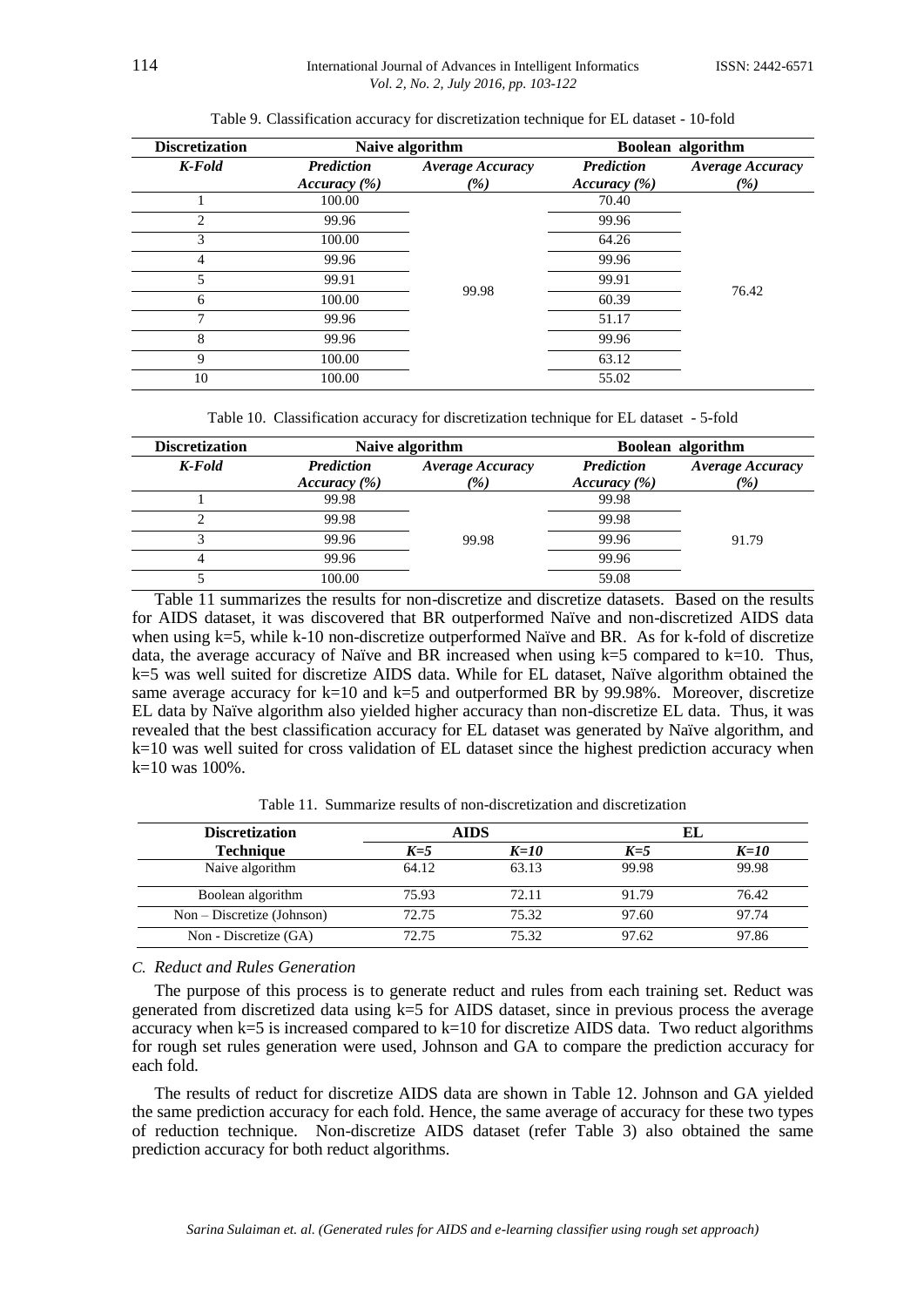| <b>Discretization</b> | <b>Reduct</b>    | <b>K-Fold</b>  | Num of | Num of | <b>Prediction</b> |
|-----------------------|------------------|----------------|--------|--------|-------------------|
|                       | <b>Technique</b> |                | reduct | rules  | Accuracy $(\% )$  |
|                       |                  |                |        | 8      | 73.68             |
|                       |                  | 2              |        | 8      | 63.16             |
|                       | <b>Johnson</b>   | 3              |        | 8      | 54.05             |
|                       |                  | 4              |        | 8      | 70.27             |
| Naive algorithm       |                  | 5              |        | 8      | 59.46             |
|                       |                  |                |        | 8      | 73.68             |
|                       | <b>GA</b>        | $\overline{2}$ |        | 8      | 63.16             |
|                       |                  | 3              |        | 8      | 54.05             |
|                       |                  | 4              |        | 8      | 70.27             |
|                       |                  | 5              |        | 8      | 59.46             |
|                       |                  |                |        | 5      | 76.31             |
|                       |                  | $\overline{2}$ |        | 5      | 76.31             |
|                       | <b>Johnson</b>   | 3              |        | 5      | 81.08             |
|                       |                  | 4              |        | 5      | 72.97             |
| <b>Boolean</b>        |                  | 5              |        | 5      | 72.97             |
| algorithm             |                  |                |        | 5      | 76.31             |
|                       |                  | 2              |        | 5      | 76.31             |
|                       | <b>GA</b>        | 3              |        | 5      | 81.08             |
|                       |                  | 4              |        | 5      | 72.97             |
|                       |                  | 5              |        | 5      | 72.97             |

| Table 12. Number of reduct and rules for AIDS dataset - 5-fold |
|----------------------------------------------------------------|
|----------------------------------------------------------------|

In terms of generated rules, AIDS data had 1 reduct and 8 rules for Naïve algorithm and 5 rules for BR. BR obtained higher prediction accuracy with lesser number of rules. Naïve produced lower accuracy with more number of rules. Both findings have their own advantages and drawbacks. Although BR gives the best accuracy, shorter rules generated may contribute to the loss of knowledge [36]. On the other hand, Naïve showed comparative performance towards BR with more number of rules. Therefore, rules generated from AIDS data that had been discretized by Naïve algorithm using k=5 were selected to be used in this research.

Whereas for EL dataset, rules were generated from discretize EL data using Naïve algorithm using k=10 because it produced higher accuracy compared to BR and non-discretize EL data. Both reduct algorithms also produced the same prediction accuracy for each fold as depicted in Table 13. However, for non-discretize EL dataset (refer to Table 4), GA obtained higher accuracy than Johnson with the small difference of only 0.12%. EL dataset had 3 reduct and generated 18 rules for each fold.

| <b>Discretization</b> | <b>Reduct</b>    | <b>K-Fold</b>  | Num of | Num of | <b>Prediction</b> |
|-----------------------|------------------|----------------|--------|--------|-------------------|
|                       | <b>Technique</b> |                | reduct | rules  | Accuracy $(\% )$  |
|                       |                  | 1              | 3      | 18     | 100.00            |
|                       |                  | $\overline{2}$ | 3      | 18     | 99.96             |
|                       |                  | 3              | 3      | 18     | 100.00            |
|                       |                  | 4              | 3      | 18     | 99.96             |
|                       |                  | 5              | 3      | 18     | 99.91             |
|                       | <b>Johnson</b>   | 6              | 3      | 18     | 100.00            |
|                       |                  | 7              | 3      | 18     | 99.96             |
|                       |                  | 8              | 3      | 18     | 99.96             |
|                       |                  | 9              | 3      | 18     | 100.00            |
|                       |                  | 10             | 3      | 18     | 100.00            |
| Naive algorithm       |                  | 1              | 3      | 18     | 100.00            |
|                       |                  | $\overline{2}$ | 3      | 18     | 99.96             |
|                       |                  | 3              | 3      | 18     | 100.00            |
|                       |                  | $\overline{4}$ | 3      | 18     | 99.96             |
|                       | <b>GA</b>        | 5              | 3      | 18     | 99.91             |
|                       |                  | 6              | 3      | 18     | 100.00            |
|                       |                  | 7              | 3      | 18     | 99.96             |
|                       |                  | 8              | 3      | 18     | 99.96             |
|                       |                  | 9              | 3      | 18     | 100.00            |
|                       |                  | 10             | 3      | 18     | 100.00            |

Table 13. Number of reduct and rules for EL dataset - 10-fold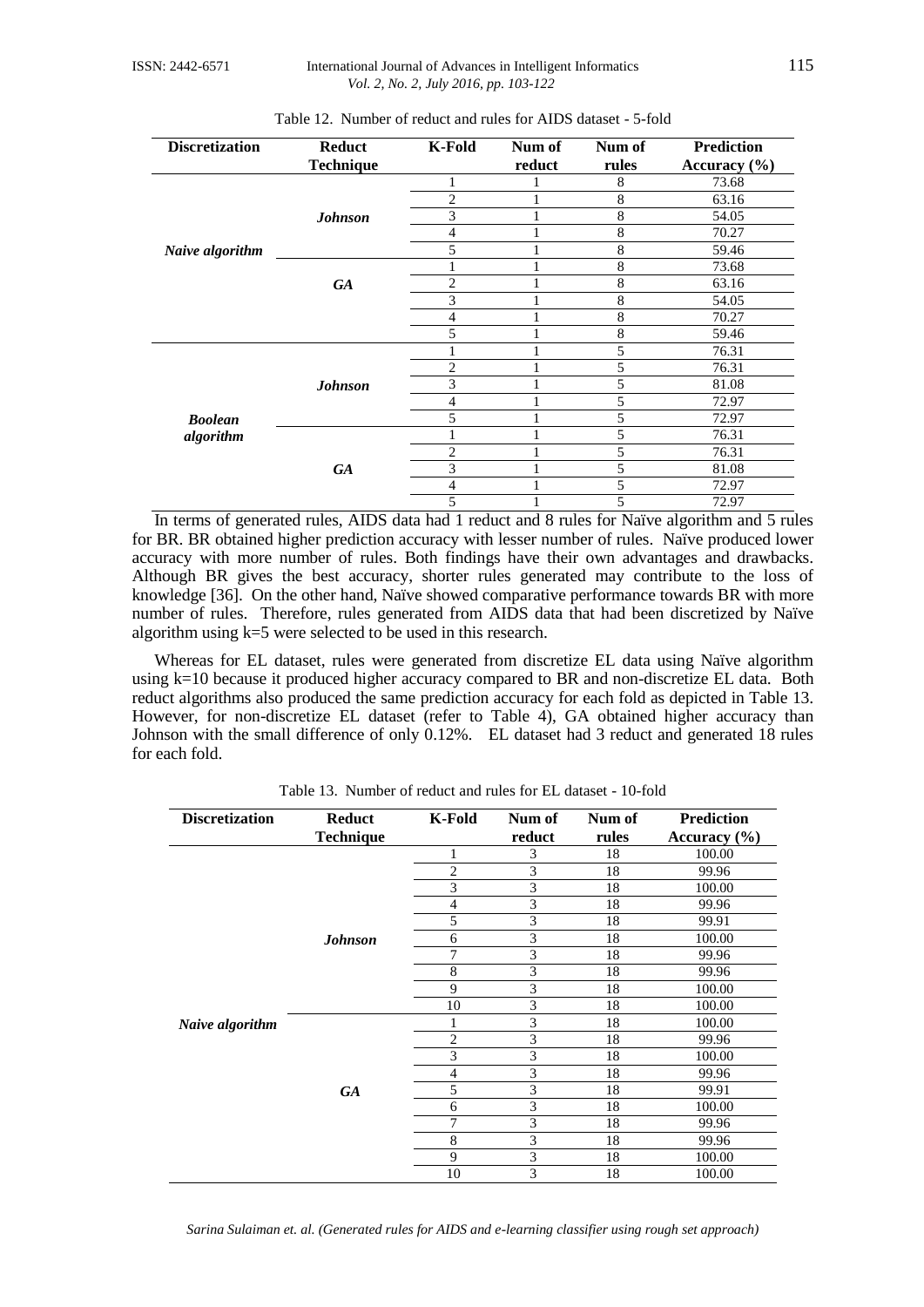Based on the results for reduct process, Johnson and GA produced the same prediction accuracy for each fold for both datasets. This pattern of result where Johnson produced the same accuracy as GA is the same as obtained by [25] and [48] in their research in which GA and Johnson produced the same accuracy for the same dataset. Moreover, both reduct algorithms also generated the same number of reduct and number of rules.

Then, the most significant and less significant were selected from the 8 rules for AIDS dataset and 18 rules for EL dataset that had been generated. According to [30], the most significant rules have the highest support value of Left-Hand-Side (LHS) support. Thus, in order to find the most and least significant rules that would be used to visualize SNA, comparison of high and low LHS support value for each fold was made as shown in Tables 14 and 15. For AIDS data, the highest LHS was 36 obtained by fold 4 and the lowest LHS was 11 obtained by folds 4 and 1. For EL data, the highest LHS was 10597 acquired by fold 1 and the lowest LHS was 13 acquired by folds 2 and 5.

| <b>Discretization</b>     | <b>Reduct</b><br><b>Technique</b> | <b>K-Fold</b>  | Num. of<br><b>Reduct</b> | Num. of<br><b>Rules</b> | <b>High LHS</b><br>support<br>value | <b>Low LHS</b><br>support<br>value |
|---------------------------|-----------------------------------|----------------|--------------------------|-------------------------|-------------------------------------|------------------------------------|
|                           |                                   |                |                          | 8                       | 33                                  | 11                                 |
| <b>Naive</b><br>algorithm |                                   | $\overline{c}$ |                          | 8                       | 35                                  | 12                                 |
|                           | <b>Johnson</b>                    | 3              |                          | 8                       | 35                                  | 12                                 |
|                           |                                   | 4              |                          | 8                       | 36                                  | 11                                 |
|                           |                                   | 5              |                          | 8                       | 29                                  | 13                                 |
|                           | <b>GA</b>                         |                |                          | 8                       | 33                                  | 11                                 |
|                           |                                   | 2              |                          | 8                       | 35                                  | 12                                 |
|                           |                                   | 3              |                          | 8                       | 35                                  | 12                                 |
|                           |                                   | 4              |                          | 8                       | 36                                  | 11                                 |
|                           |                                   | 5              |                          | 8                       | 29                                  | 13                                 |

Table 14. High and low LHS support value for AIDS dataset

|  |  |  | Table 15. High and low LHS support value for EL dataset |  |
|--|--|--|---------------------------------------------------------|--|
|--|--|--|---------------------------------------------------------|--|

| <b>Discretization</b> | <b>Reduct</b>    | K-Fold         | Num. of       | Num. of      | <b>High LHS</b> | <b>Low LHS</b> |
|-----------------------|------------------|----------------|---------------|--------------|-----------------|----------------|
|                       | <b>Technique</b> |                | <b>Reduct</b> | <b>Rules</b> | support         | support        |
|                       |                  |                |               |              | value           | value          |
|                       |                  | 1              | 3             | 18           | 10597           | 17             |
|                       |                  | $\overline{c}$ | 3             | 18           | 10396           | 13             |
|                       |                  | 3              | 3             | 18           | 10400           | 15             |
|                       |                  | $\overline{4}$ | 3             | 18           | 10466           | 17             |
|                       |                  | 5              | 3             | 18           | 10474           | 13             |
|                       | <b>Johnson</b>   | 6              | 3             | 18           | 10580           | 14             |
|                       |                  | 7              | 3             | 18           | 10497           | 16             |
|                       |                  | 8              | 3             | 18           | 10564           | 15             |
| Naive algorithm       |                  | 9              | 3             | 18           | 10540           | 17             |
|                       |                  | 10             | 3             | 18           | 10480           | 16             |
|                       | <b>GA</b>        | 1              | 3             | 18           | 10597           | 17             |
|                       |                  | $\mathfrak{2}$ | 3             | 18           | 10396           | 13             |
|                       |                  | 3              | 3             | 18           | 10400           | 15             |
|                       |                  | $\overline{4}$ | 3             | 18           | 10466           | 17             |
|                       |                  | 5              | 3             | 18           | 10474           | 13             |
|                       |                  | 6              | 3             | 18           | 10580           | 14             |
|                       |                  | 7              | 3             | 18           | 10497           | 16             |
|                       |                  | 8              | 3             | 18           | 10564           | 15             |
|                       |                  | 9              | 3             | 18           | 10540           | 17             |
|                       |                  | 10             | 3             | 18           | 10480           | 16             |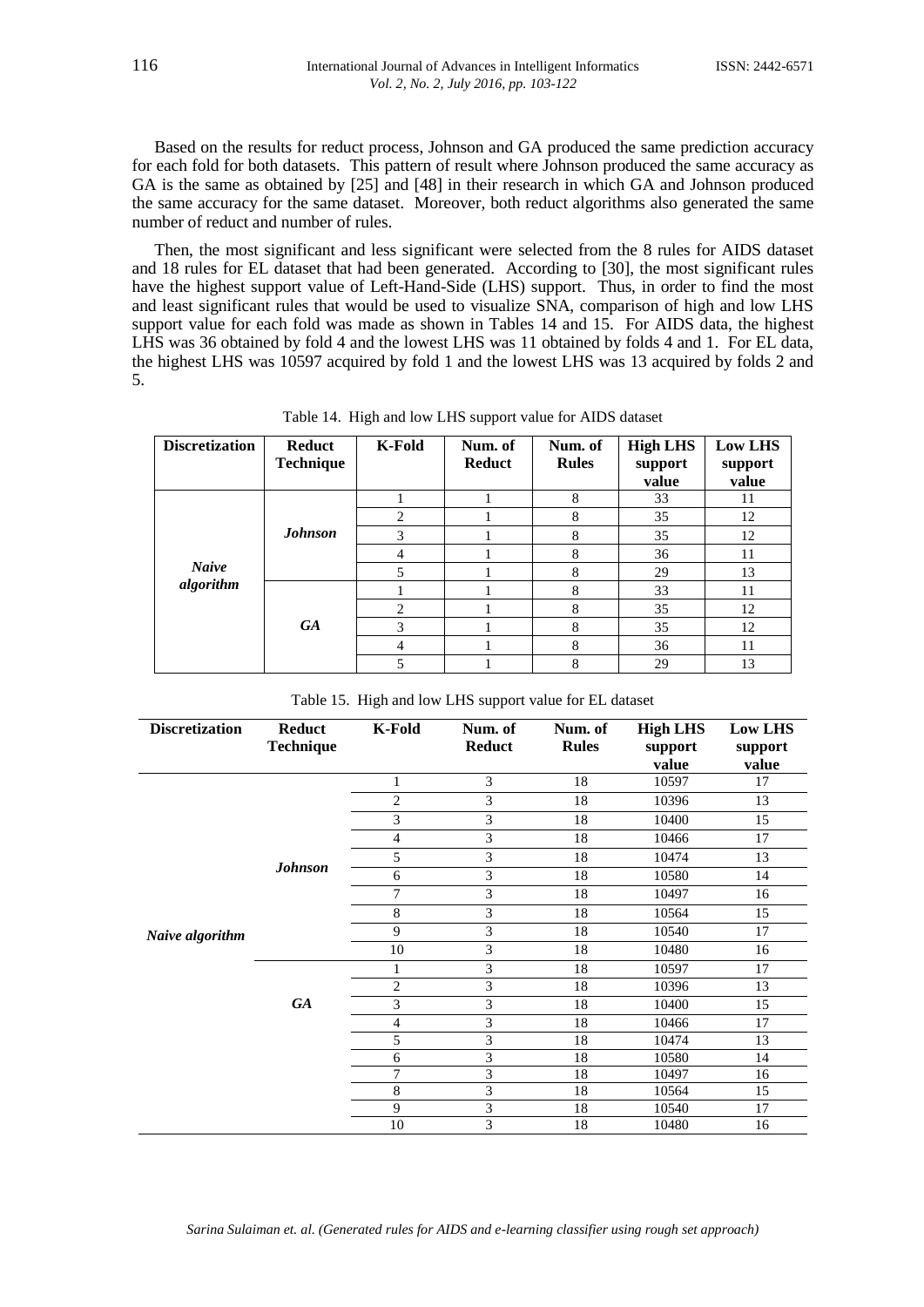### *D. Rules Derivation*

Tables 16 and 17 demonstrate the sample of rules derivation from AIDS and EL datasets, respectively. AIDS dataset consists of eight rules while EL dataset consists of eighteen rules. For AIDS dataset, support value of LHS showed the total number of support including VALUE(1) and VALUE(0), while RHS showed the number of support for each VALUE(1) or VALUE(0) separately. The generated rule of RESPONSE  $([*, 10)) \Rightarrow$  VALUE(1) OR VALUE(0) was considered as the most significant rule. The rule was supported by 36 support values of LHS and 33 support values of RHS for VALUE(1) and 3 support values of RHS for VALUE(0). The RHS support values had two different values, depending on the numbers of records in the training dataset described by the THEN condition; VALUE (0) or VALUE (1). The RHS stability and LHS length was equal to one for all rules. There were two groups of rules for RHS length which are rules of length less than or equal to 1 and greater than 1. According to Sulaiman (2011), rules with length of greater than 1 contribute to better classification compared to rules of length less than or equal to 1.

The most significant rules based on high support value are often considered as the rule to query the dataset. Nonetheless, in this scenario, generated rule of RESPONSE  $(f^*, 10)$  => VALUE(1) OR VALUE(0) could not be considered as the most significant rule for query statement. This is because the rule had an infinite (\*) value for the 'from, including' value. Rule of 'from \* (including \*)' is not valid to be used as a query statement. Therefore, other rules with high support value were chosen to be used as query statement to cluster the dataset.

| <b>Rules</b>         | <b>LHS</b>     | <b>RHS</b>     | <b>RHS</b>      | <b>LHS</b> | <b>RHS</b> | <b>RHS</b>       | <b>LHS</b>   | <b>RHS</b>     |
|----------------------|----------------|----------------|-----------------|------------|------------|------------------|--------------|----------------|
|                      | <b>Support</b> | <b>Support</b> | <b>Accuracy</b> | Coverage   | Coverage   | <b>Stability</b> | Length       | Length         |
| RESPONSE([143,       | 27             | 10, 17         | 0.37037,        | 0.181208   | 0.185185,  | 1.0, 1.0         | 1            | $\overline{c}$ |
| $\ast$ ) => VALUE(1) |                |                | 0.62963         |            | 0.178947   |                  |              |                |
| OR VALUE(0)          |                |                |                 |            |            |                  |              |                |
| RESPONSE([*,         | 36             | 27, 9          |                 | 0.221477   | 0.185185,  | 1.0, 1.0         | $\mathbf{1}$ | $\overline{2}$ |
| $(10)) \Rightarrow$  |                |                |                 |            | 0.242105   |                  |              |                |
| VALUE(1) OR          |                |                |                 |            |            |                  |              |                |
| VALUE(0)             |                |                |                 |            |            |                  |              |                |
| RESPONSE(196,        | 18             | 9.9            | 0.5, 0.5        | 0.120805   | 0.166667,  | 1.0, 1.0         | 1            | $\overline{2}$ |
| $126)$ =>            |                |                |                 |            | 0.094737   |                  |              |                |
| VALUE(1) OR          |                |                |                 |            |            |                  |              |                |
| VALUE(0)             |                |                |                 |            |            |                  |              |                |
| RESPONSE([126,       | 13             | 13             | 1.0             | 0.087248   | 0.240741   | 1.0              | 1            | $\mathbf{1}$   |
| $138)$ ) =>          |                |                |                 |            |            |                  |              |                |
| VALUE(0)             |                |                |                 |            |            |                  |              |                |
| RESPONSE([25,        | 13             | 13             | 1.0             | 0.087248   | 0.136842   | 1.0, 1.0         | $\mathbf{1}$ | $\mathbf{1}$   |
| $(55)) \Rightarrow$  |                |                |                 |            |            |                  |              |                |
| VALUE(0)             |                |                |                 |            |            |                  |              |                |
| RESPONSE([10,        | 21             | 20,1           | 0.952381,       | 0.14094    | 0.210526,  | 1.0, 1.0         | 1            | $\mathbf{1}$   |
| $(25)) \Rightarrow$  |                |                | 0.047619        |            | 0.018519   |                  |              |                |
| VALUE(1) OR          |                |                |                 |            |            |                  |              |                |
| VALUE (0)            |                |                |                 |            |            |                  |              |                |
| RESPONSE(155,        | 11             | 8,3            | 0.727273,       | 0.073826   | 0.084211,  | 1.0, 1.0         | $\mathbf{1}$ | $\overline{2}$ |
| $(96)) \Rightarrow$  |                |                | 0.272727        |            | 0.055556   |                  |              |                |
| VALUE(1) OR          |                |                |                 |            |            |                  |              |                |
| VALUE(0)             |                |                |                 |            |            |                  |              |                |
| RESPONSE([138,       | 13             | 8,5            | 0.615385,       | 0.087248   | 0.148148.  | 1.0, 1.0         | $\mathbf{1}$ | $\overline{2}$ |
| $143)$ =>            |                |                | 0.384615        |            | 0.052632   |                  |              |                |
| VALUE(1) OR          |                |                |                 |            |            |                  |              |                |
| VALUE(0)             |                |                |                 |            |            |                  |              |                |

Table 16. Sample rules of AIDS dataset

Tables 18 and 19 sorted the rules according to their support value. The higher the support value the more significant the rules.

From Table 18, RESPONSE([143,  $*)$ ) => VALUE(1) OR VALUE(0) was considered as the top highest support value of LHS support. The first rule was supported by 36 support values of LHS and there were 27 support values of LHS for the second rule. Although the second rule contained infinite (\*) value, the rule did not include \* for instance, \* was not included in 143 to \*. Therefore,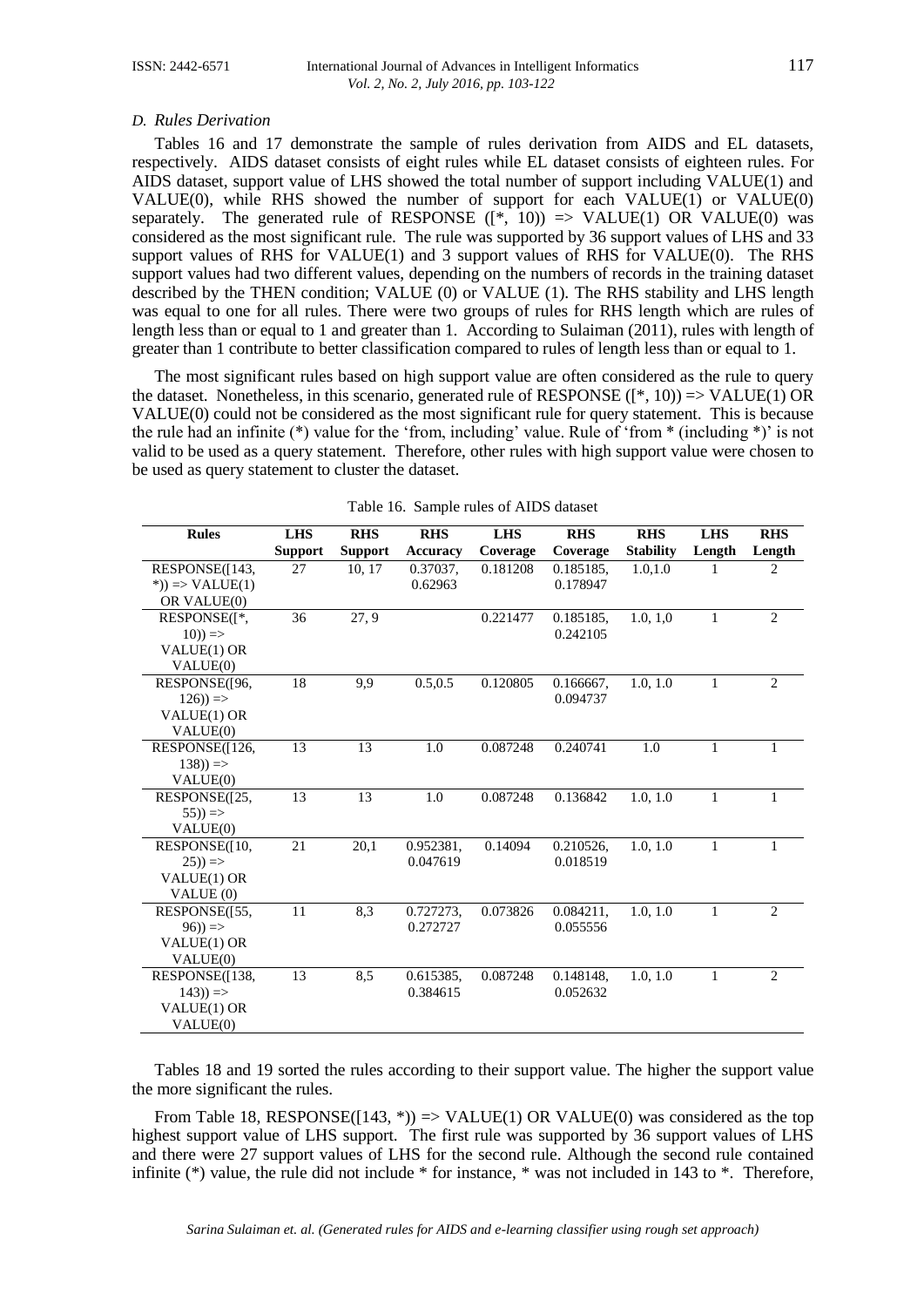the rule statement that would be used for query was considered as RESPONSE>=143 and RESPONSE<=143.

| Rule                                                                                             | <b>LHS</b><br><b>Support</b> | <b>RHS</b><br><b>Support</b> | <b>RHS</b><br><b>Accuracy</b> | <b>LHS</b><br>Coverage    | <b>RHS</b><br>Coverage        | <b>RHS</b><br><b>Stability</b> | <b>LHS</b><br>Length | <b>RHS</b><br>Length |
|--------------------------------------------------------------------------------------------------|------------------------------|------------------------------|-------------------------------|---------------------------|-------------------------------|--------------------------------|----------------------|----------------------|
| NUM_OF_HITS([0.001<br>$(32,*)$ => CACHE(1)                                                       | 2531                         | 2531                         | 1                             | 0.12171<br>2              | 0.20720<br>$\overline{4}$     | 1                              | 1                    | 1                    |
| $SIZE([0.00008,*))$<br>$=\geq$ CACHE $(1)$                                                       | 10480                        | 10480                        | 1                             | 0.50396<br>7              | 0.85796<br>2                  | $\mathbf{1}$                   | 1                    | $\mathbf{1}$         |
| SIZE([0.00006,<br>$0.00007$ ) AND<br>NUM_OF_HITS([0.000<br>$44, 0.00132)$ =><br>CACHE(1)         | 143                          | 143                          | $\mathbf{1}$                  | 0.00687<br>7              | 0.01170<br>7                  | 1                              | $\overline{2}$       | 1                    |
| SIZE([0.00001,<br>$0.00002$ ) AND<br>NUM_OF_HITS([0.000<br>$44, 0.00132)$ =><br>CACHE(0)         | 415                          | 415                          | $\mathbf{1}$                  | 0.01995<br>7              | 0.04836<br>8                  | 1                              | $\overline{2}$       | 1                    |
| $SIZE([*, 0.00001))$<br>AND<br>NUM_OF_HITS([*,<br>$0.00044)$ =><br>CACHE(0)                      | 2790                         | 2790                         | 1                             | 0.13416<br>7              | 0.32517<br>5                  | 1                              | $\overline{2}$       | 1                    |
| SIZE([0.00001,<br>$0.00002$ ) AND<br>NUM OF HITS([*,<br>$0.00044)$ =><br>CACHE(0)                | 2416                         | 2416                         | $\mathbf{1}$                  | 0.11618<br>$\overline{2}$ | 0.28158<br>5                  | 1                              | $\overline{2}$       | $\mathbf{1}$         |
| SIZE([0.00002,<br>$0.00003$ ) AND<br>NUM_OF_HITS([*,<br>$0.00044)$ =><br>CACHE(0)                | 785                          | 785                          | 1                             | 0.03774<br>9              | 0.09149<br>2                  | 1                              | $\overline{2}$       | 1                    |
| SIZE([0.00007,<br>$0.00008$ ) AND<br>NUM_OF_HITS([*,<br>$0.00044)$ =><br>CACHE(0) OR<br>CACHE(1) | 131                          | 131                          | 0.95419<br>8,<br>0.04580<br>2 | 0.0063                    | 0.01456<br>9,<br>0.00049<br>1 | 1, 1                           | $\mathbf{2}$         | $\mathbf{2}$         |
| SIZE([0.00002,<br>$0.00003$ ) AND<br>NUM_OF_HITS([0.000<br>$44, 0.00132)$ =><br>CACHE(0)         | 185                          | 185                          | 1                             | 0.00889<br>6              | 0.02156<br>$\mathbf{2}$       | 1                              | $\overline{c}$       | 1                    |
| SIZE([0.00006,<br>$0.00007$ ) AND<br>NUM_OF_HITS([*,<br>$0.00044)$ =><br>CACHE(0)                | 658                          | 658                          | 1                             | 0.03164<br>2              | 0.07669                       | 1                              | $\mathfrak{D}$       | 1                    |
| SIZE([0.00007,<br>$0.00008$ ) AND<br>NUM_OF_HITS([0.000<br>$44, 0.00132)$ =><br>CACHE(1)         | 27                           | 27                           | 1                             | 0.00129<br>8              | 0.00221                       | 1                              | 2                    | 1                    |
| SIZE([0.00005,<br>$0.00006$ ) AND<br>NUM_OF_HITS([0.000<br>$44, 0.00132)$ =><br>CACHE(1)         | 68                           | 68                           | 1                             | 0.00327                   | 0.00556<br>7                  | 1                              | 2                    | 1                    |

Table 17. Sample rules of EL dataset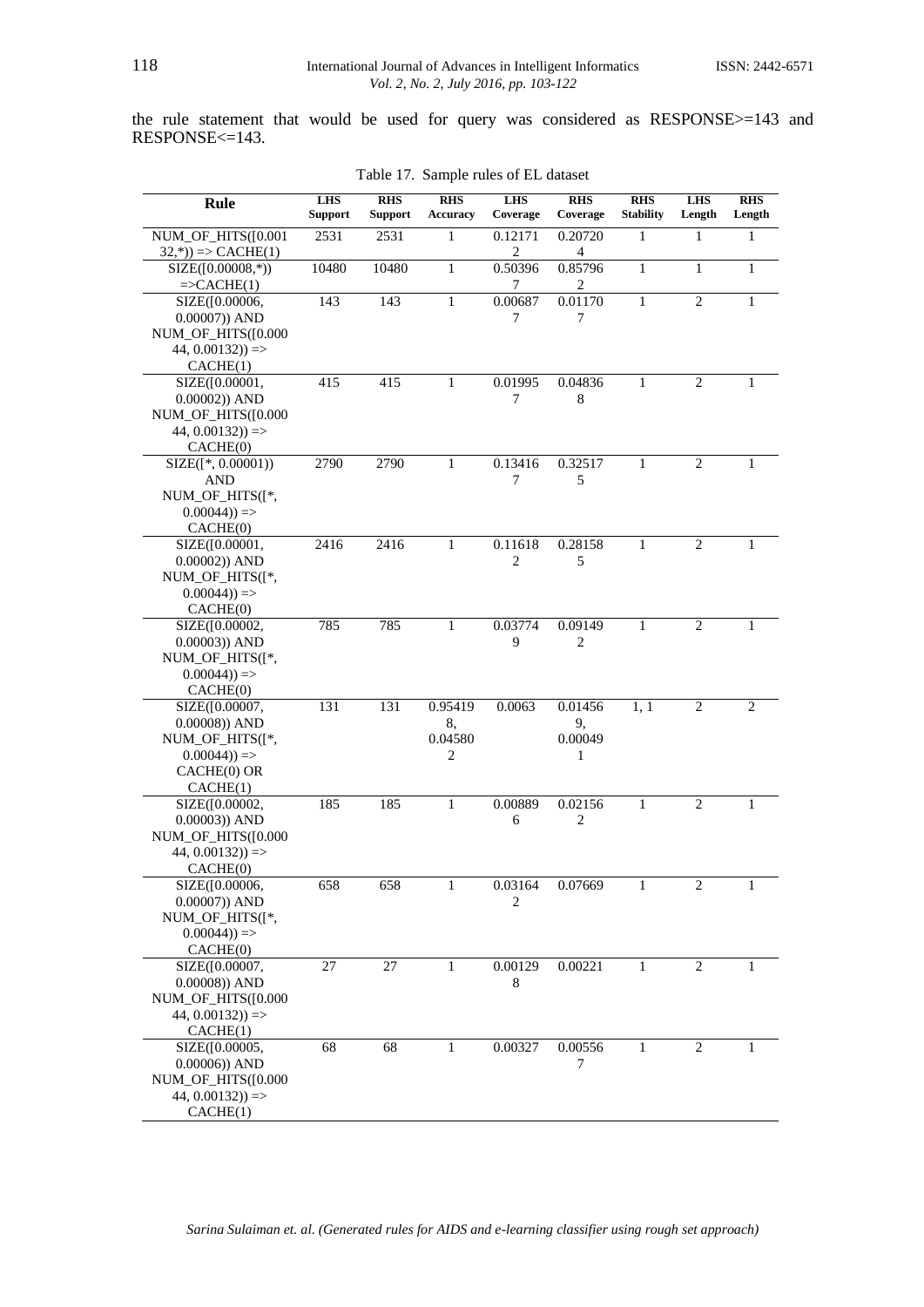| Rule                              | <b>LHS</b><br><b>Support</b> | R <sub>H</sub><br><b>Support</b> | <b>RHS</b><br>Accuracy | <b>LHS</b><br>Coverage | R <sub>HS</sub><br>Coverage | R <sub>HS</sub><br><b>Stability</b> | <b>LHS</b><br>Length | <b>RHS</b><br>Length |
|-----------------------------------|------------------------------|----------------------------------|------------------------|------------------------|-----------------------------|-------------------------------------|----------------------|----------------------|
| SIZE(10.00005,<br>$0.00006$ ) AND | 278                          | 278                              | $\mathbf{1}$           | 0.01336<br>9           | 0.03240<br>1                | 1                                   | $\overline{2}$       | $\mathbf{1}$         |
| NUM_OF_HITS([*,                   |                              |                                  |                        |                        |                             |                                     |                      |                      |
| $0.00044)$ =>                     |                              |                                  |                        |                        |                             |                                     |                      |                      |
| CACHE(0)                          |                              |                                  |                        |                        |                             |                                     |                      |                      |
| SIZE(10.00003,                    | 359                          | 359                              | $\mathbf{1}$           | 0.01726                | 0.04184                     | 1                                   | 2                    | $\mathbf{1}$         |
| $0.00004$ ) AND                   |                              |                                  |                        | $\overline{4}$         | 1                           |                                     |                      |                      |
| NUM_OF_HITS([*,                   |                              |                                  |                        |                        |                             |                                     |                      |                      |
| $0.00044)$ =>                     |                              |                                  |                        |                        |                             |                                     |                      |                      |
| CACHE(0)                          |                              |                                  |                        |                        |                             |                                     |                      |                      |
| $SIZE([*, 0.00001))$              | 389                          | 389                              | 1                      | 0.01870                | 0.04533                     | 1                                   | 2                    | 1                    |
| <b>AND</b>                        |                              |                                  |                        | 6                      | 8                           |                                     |                      |                      |
| NUM OF HITS([0.000                |                              |                                  |                        |                        |                             |                                     |                      |                      |
| $44, 0.00132)$ =>                 |                              |                                  |                        |                        |                             |                                     |                      |                      |
| CACHE(0)                          |                              |                                  |                        |                        |                             |                                     |                      |                      |
| SIZE(10.00003,                    | 116                          | 116                              | 1                      | 0.00557                | 0.01352                     | 1                                   | 2                    | 1                    |
| $0.00004$ ) AND                   |                              |                                  |                        | 8                      |                             |                                     |                      |                      |
| NUM OF HITS([0.000                |                              |                                  |                        |                        |                             |                                     |                      |                      |
| $44, 0.00132)$ =>                 |                              |                                  |                        |                        |                             |                                     |                      |                      |
| CACHE(0)                          |                              |                                  |                        |                        |                             |                                     |                      |                      |
| SIZE([0.00004,                    | 64                           | 64                               | $\mathbf{1}$           | 0.00307                | 0.00745                     | $\mathbf{1}$                        | $\overline{2}$       | 1                    |
| $0.00005$ ) AND                   |                              |                                  |                        | 8                      | 9                           |                                     |                      |                      |
| NUM OF HITS([*,                   |                              |                                  |                        |                        |                             |                                     |                      |                      |
| $0.00044)$ =>                     |                              |                                  |                        |                        |                             |                                     |                      |                      |
| CACHE(0)                          |                              |                                  |                        |                        |                             |                                     |                      |                      |
| SIZE(10.00004,                    | 16                           | 16                               | 1                      | 0.00076                | 0.00131                     | 1                                   | $\overline{2}$       | 1                    |
| $0.00005$ ) AND                   |                              |                                  |                        | 9                      |                             |                                     |                      |                      |
| NUM_OF_HITS([0.000                |                              |                                  |                        |                        |                             |                                     |                      |                      |
| $44, 0.00132)$ =>                 |                              |                                  |                        |                        |                             |                                     |                      |                      |
| CACHE(1)                          |                              |                                  |                        |                        |                             |                                     |                      |                      |

The rule with the lowest support value was also selected to be used to cluster the dataset. This was to determine the relationship between rules and LHS support value in visualization. Table 18 presents the generated rule of RESPONSE([55, 96))  $\Rightarrow$  VALUE(0), which was considered as rule with less support value as it was only supported by 11 support values of LHS.

| Rule                                                    | <b>LHS</b> Support | <b>RHS</b> Support |
|---------------------------------------------------------|--------------------|--------------------|
| $RESPONSE(\lceil^*, 10\rceil)$ => VALUE(1) OR VALUE(0)  | 36                 | 33.3               |
| $RESPONSE([143, *)) => VALUE(1) OR VALUE(0)$            | 27                 | 10.17              |
| $RESPONSE([10, 25)) \Rightarrow VALUE(1) OR VALUE(0)$   |                    | 20.1               |
| $RESPONSE([96, 126)) \Rightarrow VALUE(1) OR VALUE(0)$  | 18                 | 9.9                |
| $RESPONSE([22, 55)) \Rightarrow VALUE(1)$               | 13                 | 13                 |
| $RESPONSE([138, 143)) \Rightarrow VALUE(1) OR VALUE(0)$ | 13                 | 8.5                |
| $RESPONSE([126, 138)) \Rightarrow VALUE(0)$             |                    | 13                 |
| $RESPONSE([55, 96)) \Rightarrow VALUE(1) OR VALUE(0)$   |                    | 8.3                |

Table 18. Sorted highest rules support values for AIDS dataset

For EL dataset, the generated rule of SIZE  $([0.00008,*)$  =>CACHE(1) was considered as the most significant rule. The rule was supported by 10480 support values for RHS and LHS. LHS and RHS support affected the total of LHS and RHS coverage. The RHS accuracy and stability were equal to one for all rules. On the other hand, the rule with the highest value of LHS and RHS support also obtained the highest value of coverage. Despite that, the same value of LHS and RHS support did not produce the same value of RHS and LHS coverage. The highest coverage for LHS was 0.503967 and 0.857962 for RHS.

The most significant rules based on high support value will be considered as the rule to query the dataset. Nonetheless, in this scenario, generated rule of SIZE ([0.00008,\*)) =>CACHE(1) could not be used as the query statement. Although the rule statement did not include \*, yet the dataset consisted of three reduct. Thus, attributes of NUM\_OF\_HITS were also needed to be used in the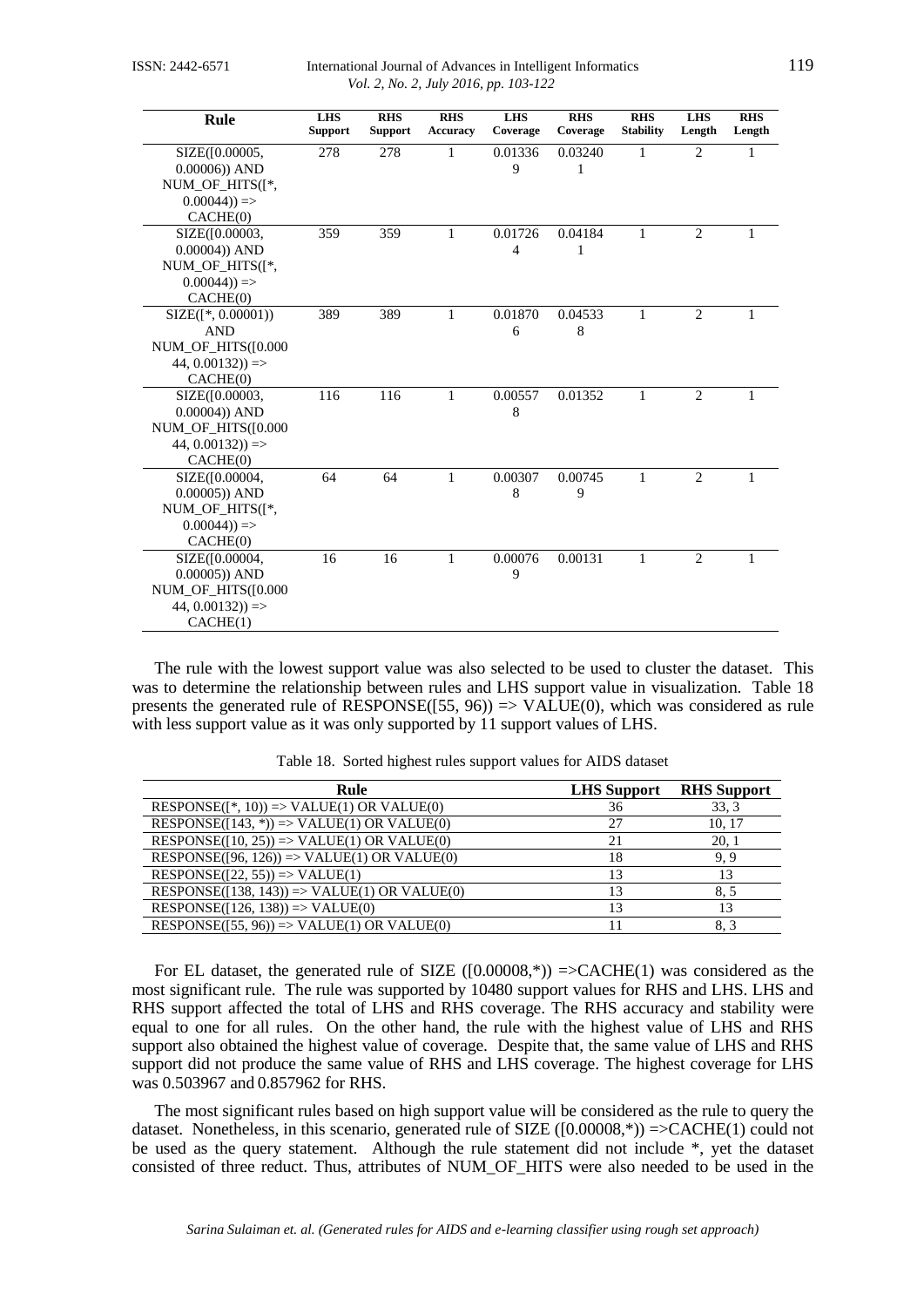query statement. Another rule with high support value was chosen to be used as query statement to cluster the dataset.

Based on Table 19,

# $SIZE([0.00001, 0.00002))$  AND NUM\_OF\_HITS( $[0.00044, 0.00132)$ ) => CACHE(0)

was considered as the rule with the highest support value of LHS support with the outcome of no cache (output=0). This rule was supported by 415 of LHS support value. Generated rule of,

 $SIZE([0.00007, 0.00008))$  AND NUM\_OF\_HITS([0.00044, 0.00132)) => CACHE(1)

was selected as the rule with less support value of LHS. This rule was only supported by 27 support values of LHS support.

| Rule                                                                           | <b>LHS</b>     | <b>RHS</b>     |
|--------------------------------------------------------------------------------|----------------|----------------|
|                                                                                | <b>Support</b> | <b>Support</b> |
| $SIZE([0.00008,*))=>CACLE(1)$                                                  | 10480          | 10480          |
| $SIZE([*, 0.00001))$ AND NUM_OF_HITS( $[*, 0.00044))$ => CACHE(0)              | 2790           | 2790           |
| NUM_OF_HITS( $[0.00132,^*)$ ) => CACHE(1)                                      | 2531           | 2531           |
| $SIZE([0.00001, 0.00002))$ AND NUM_OF_HITS([*, 0.00044)) => CACHE(0)           | 2416           | 2416           |
| $SIZE([0.00002, 0.00003))$ AND NUM_OF_HITS([*, 0.00044)) => CACHE(0)           | 785            | 785            |
| SIZE([0.00006, 0.00007)) AND NUM_OF_HITS([*, 0.00044)) => CACHE(0)             | 658            | 658            |
| $SIZE([0.00001, 0.00002))$ AND NUM OF HITS([0.00044, 0.00132)) => CACHE(0)     | 415            | 415            |
| $SIZE([*, 0.00001))$ AND NUM_OF_HITS([0.00044, 0.00132)) => CACHE(0)           | 389            | 389            |
| SIZE([0.00003, 0.00004)) AND NUM_OF_HITS([*, 0.00044)) => CACHE(0)             | 359            | 359            |
| $SIZE([0.00005, 0.00006))$ AND NUM OF HITS([ $*$ , 0.00044)) => CACHE(0)       | 278            | 278            |
| $SIZE([0.00002, 0.00003))$ AND NUM OF HITS([0.00044, 0.00132)) => CACHE(0)     | 185            | 185            |
| $SIZE([0.00006, 0.00007))$ AND NUM OF HITS([0.00044, 0.00132)) => CACHE(1)     | 143            | 143            |
| $SIZE([0.00007, 0.00008))$ AND NUM_OF_HITS([*, 0.00044)) => CACHE(0) OR        | 131            | 131            |
| CACHE(1)                                                                       |                |                |
| $SIZE([0.00003, 0.00004))$ AND NUM OF HITS([0.00044, 0.00132)) => CACHE(0)     | 116            | 116            |
| $SIZE([0.00005, 0.00006))$ AND NUM OF HITS([0.00044, 0.00132)) => CACHE(1)     | 68             | 68             |
| $SIZE([0.00004, 0.00005))$ AND NUM OF HITS([*, 0.00044)) => CACHE(0)           | 64             | 64             |
| $SIZE([0.00007, 0.00008))$ AND NUM OF HITS( $[0.00044, 0.00132)$ ) => CACHE(1) | 27             | 27             |
| $SIZE([0.00004, 0.00005))$ AND NUM_OF_HITS([0.00044, 0.00132)) => CACHE(1)     | 16             | 16             |

# Table 19. Sorted highest rules support values for EL dataset

# **V. Conclusion**

This paper discusses the analysis and experimental results of Rough set. The generated rules of Rough set were analyzed based on high LHS support value to identify the significant rules. Selected significant rules were used to query the dataset. Furthermore, rules with low LHS support value also will be selected to be used in SNA part in order to compare the visualization of data based on rules with high and low LHS support values.

Some limitations of this research that may serve as a guide for future work. Instead of only using k-fold cross validation and various discretization algorithms, analysis of various percent of training and testing should be done to compare the better result of classification. Different percent of training and testing and different discretization techniques contribute to different results of accuracy classification. Moreover, the available literature in RS opens a promising domain towards future research and more intensive experiments in other complex area such as big data analysis.

# **Acknowledgement**

This work is supported by Ministry of Higher Education Malaysia (MOHE), Ministry of Science, Technology and Innovation Malaysia (MOSTI) and Universiti Teknologi Malaysia (UTM). This paper is financially supported by UTM Flagship Grant Q.J130000.2428.02G70, FRGS Grant, R.J130000.7828.4F634, E-Science Fund, R.J130000.7928.4S117, UTM IDG, R.J130000.7728.4J170, UTM GUP Tier 1, Q.J130000.2528.13H48 and PRGS, R.J130000.7828.4L680. The authors would like to express their deepest gratitude to the Research Management Centre (RMC), UTM for the support in research and development, and Soft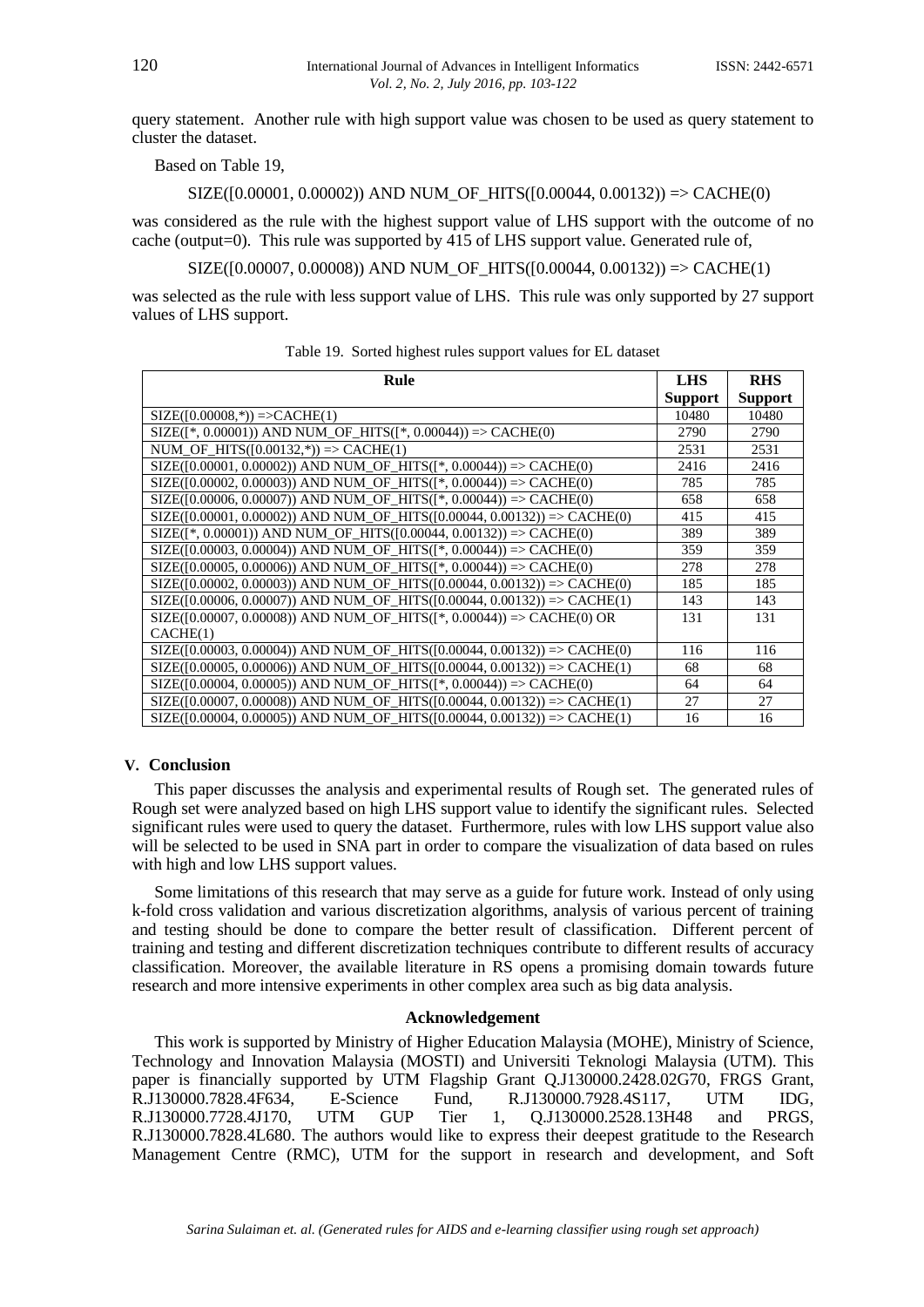Computing Research Group (SCRG) for the inspiration in making this research a success.

#### **References**

- [1] D. Hand, *Principles of Data Mining*, vol. 2001. 2001.
- [2] A. Anitha and N. Krishnan, "A Dynamic Web Mining Framework for E-Learning Recommendations using Rough Sets and Association Rule Mining," vol. 12, no. 11, pp. 36–41, 2011.
- [3] S. Sulaiman, S. M. Shamsuddin, and A. Abraham, "Meaningless to Meaningful Web Log Data for Generation of Web Pre-caching Decision Rules Using Rough Set," vol. 1, no. September, pp. 2–4, 2012.
- [4] P. Mahajan, "Rough Set Approach in Machine Learning : A Review," vol. 56, no. 10, pp. 1–13, 2012.
- [5] Z. Pawlak, "Rough Sets," *Int. J. Comput. Inf. Sci.*, pp. 1–51, 1982.
- [6] M. Kumar and N. Yadav, "Fuzzy Rough Sets and Its Application in Data Mining Field," vol. 2, no. 3, pp. 237–240, 2015.
- [7] N. S. Sulaiman and S. M. Shamsuddin, "Feature granularity for cardiac datasets using Rough Set," *2011 IEEE Int. Conf. Comput. Sci. Autom. Eng.*, pp. 346–352, Jun. 2011.
- [8] L. K. Dqj *et al.*, "An evolutionary approach for solving the job shop scheduling problem in a service industry," *Int. J. Adv. Intell. Informatics*, vol. 1, no. 1, pp. 1–6, Apr. 2014.
- [9] A. Mitra, "Clustering Analysis in Social Network using Rough set and Soft set," *Univers. J. Appl. Comput. Sci. Technol.*, vol. 2, no. 2, pp. 282–285, 2012.
- [10] S. Sulaiman, S. M. Shamsuddin, and A. Abraham, "An Implementation of Rough Set in Optimizing Mobile Web Caching Performance (Invited Paper)," *Tenth Int. Conf. Comput. Model. Simul. (uksim 2008)*, pp. 655–660, 2008.
- [11] S. Sulaiman, S. M. Shamsuddin, and A. Abraham, "Rough Neuro-PSO Web caching and XML prefetching for accessing Facebook from mobile environment," *2009 World Congr. Nat. Biol. Inspired Comput.*, pp. 884–889, 2009.
- [12] J. L. Breault, "Data Mining Diabetic Databases : Are Rough Sets a Useful Addition ?," 2001.
- [13] Z. Pawlak, "Rough sets," *Int. J. Comput. Inf. Sci.*, vol. 11, no. 5, pp. 341–356, Oct. 1982.
- [14] D. Srivastava, S. Batra, and S. Bhalothia, "Efficient Rule Set Generation using K-Map & Rough Set Theory ( RST )," vol. 2, no. 3, pp. 6–10, 2015.
- [15] S. K. De and P. R. Krishna, "Clustering web transactions using rough approximation," *Fuzzy Sets Syst.*, vol. 148, no. 1, pp. 131–138, Nov. 2004.
- [16] I. Tri, R. Yanto, T. Herawan, and M. M. Deris, "A Framework of Rough Clustering for Web," pp. 265– 277, 2010.
- [17] C. L. Ngo and H. S. Nguyen, "A Method of Web Search Result Clustering Based on Rough Sets," *2005 IEEE/WIC/ACM Int. Conf. Web Intell.*, pp. 673–679, 2005.
- [18] S. Karthik, A. Priyadarishini, J. Anuradha, and B. K. Tripathy, "Classification and Rule Extraction using Rough Set for Diagnosis of Liver Disease and its Types," vol. 2, no. 3, pp. 334–345, 2011.
- [19] A. Szyma and A. W. Przybyszewski, "Rough Set Rules Help to Optimize Parameters of Deep Brain Stimulation in Parkinson â€<sup>™</sup> s Patients," pp. 345–356, 2014.
- [20] X. Yu, L. Su, and P. Gou, "Study on Knowledge Discovery for Lifestyle Diseases Using Rough Set," *2013 6th Int. Conf. Intell. Networks Intell. Syst.*, pp. 13–16, Nov. 2013.
- [21] Z. Akbar, "Marketing data classification using Johnson's algorithm.pdf." 2003.
- [22] M. Reichle, P. Perner, and K. Althoff, "Data Preparation of Web Log Files for Marketing," pp. 131– 145, 2006.
- [23] L. Shen and S. Chen, "Research of Customer Classification Based on Rough Set Using Rosetta Software," pp. 837–843, 2013.
- [24] a Ohrn and T. Rowland, "Rough sets: a knowledge discovery technique for multifactorial medical outcomes.," *Am. J. Phys. Med. Rehabil.*, vol. 79, no. 1, pp. 100–108.
- [25] A. K. Muda, "AUTHORSHIP INVARIANCENESS FOR WRITER," 2009.
- [26] Z. Liu, "A New Heuristic Algorithm of Rules Generation Based on Rough Sets," *2008 Int. Semin. Bus.*  Inf. Manag., no. 3, pp. 291-294, Dec. 2008.
- [27] A. H. Liang, B. Maguire, and J. Johnson, "Rough Set Based WebCT Learning," pp. 425–436, 2000.